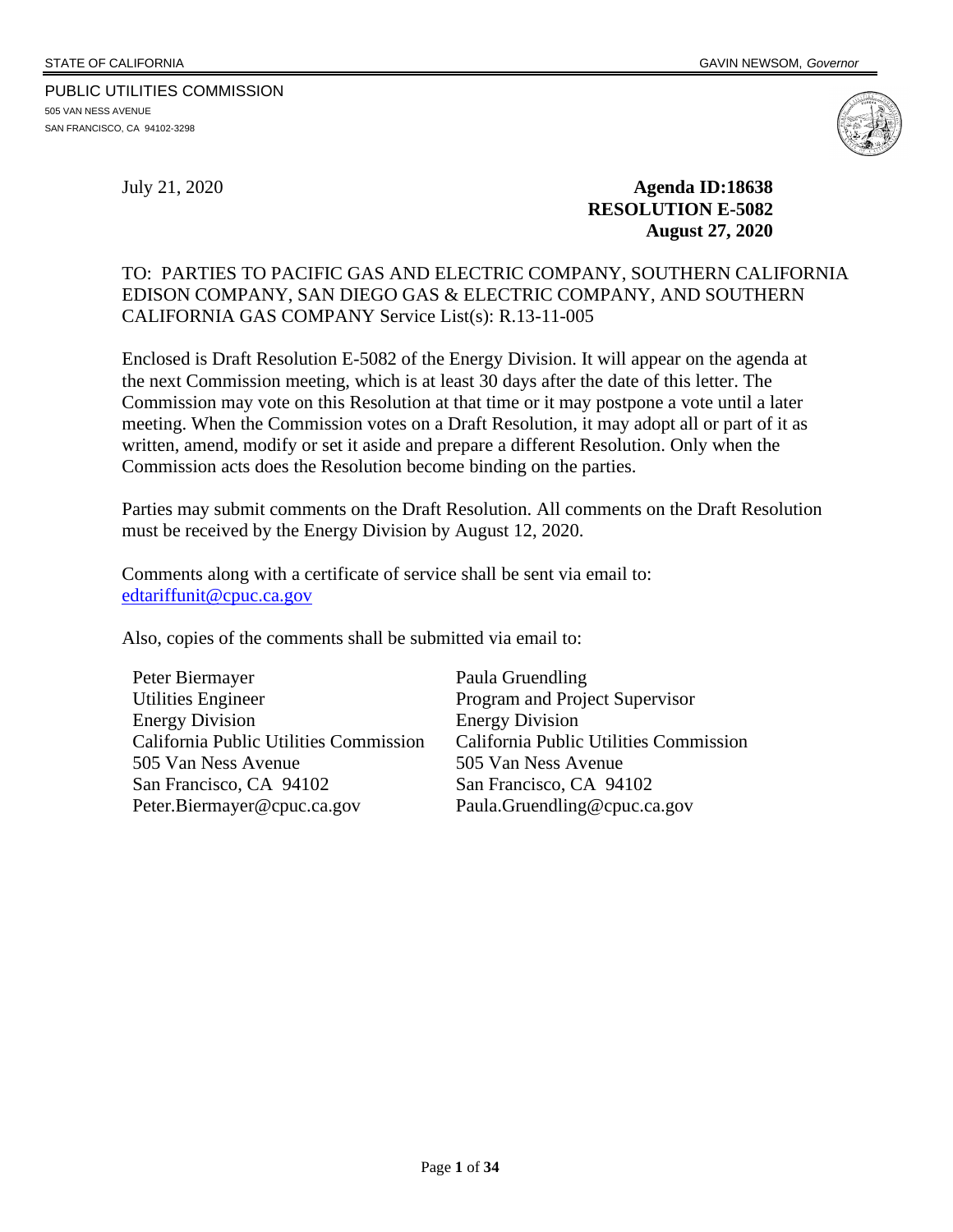Those submitting comments on the Draft Resolution must serve their comments on the entire service list the Draft Resolution was served to, and the Director of the Energy Division on the same date that the comments are submitted to the Energy Division.

Comments shall be limited to fifteen pages in length and should list the recommended changes to the Draft Resolution.

Comments shall focus on factual, legal or technical errors in the proposed Draft Resolution. Comments that merely reargue positions taken in the advice letter or protests will be accorded no weight and are not to be submitted.

Replies to comments will not be accepted.

Sincerely,

*Paula Gruendling* Paula Gruendling Program and Project Supervisor Energy Division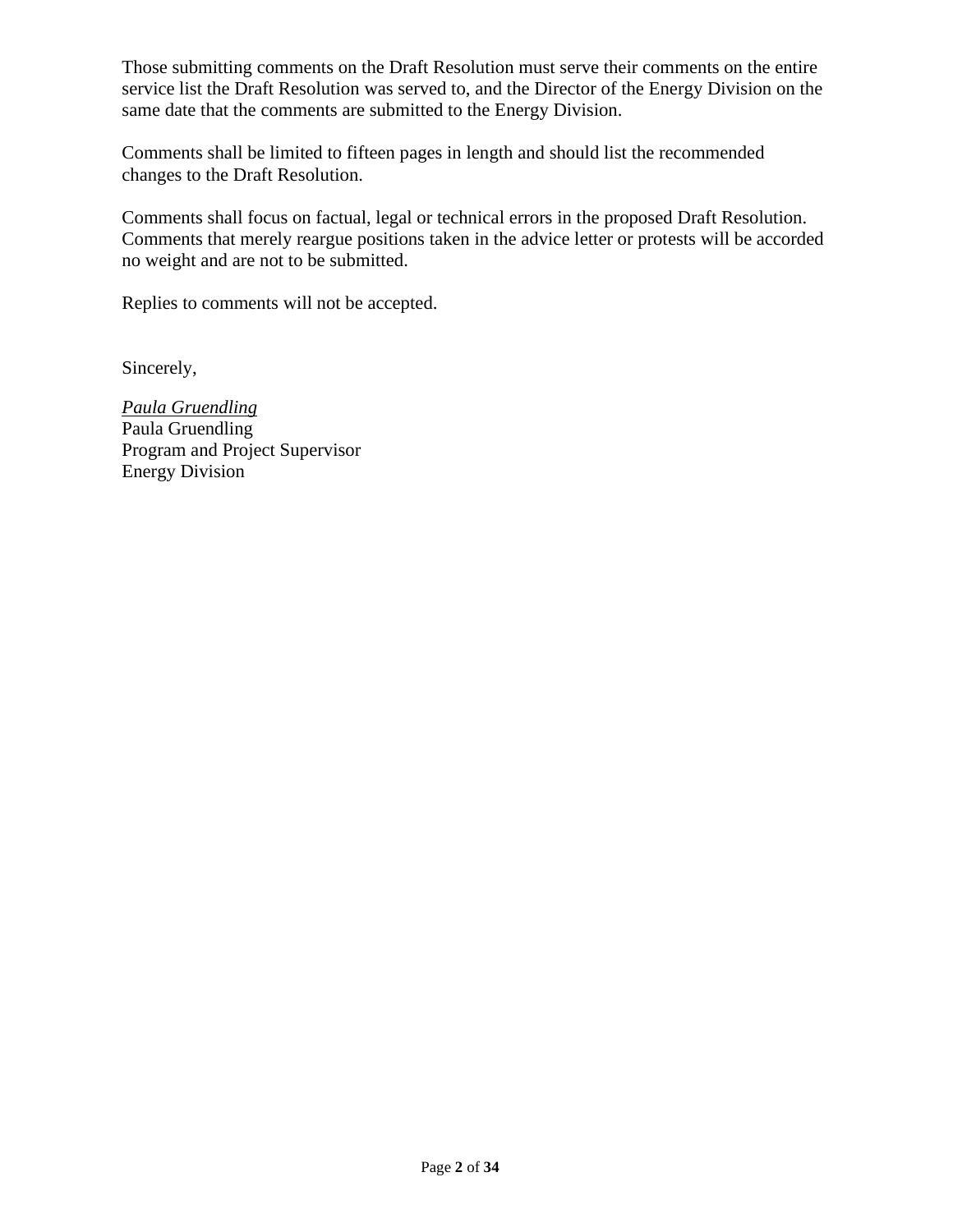### **CERTIFICATE OF SERVICE**

I certify that I have served this day via email a true copy of Draft Resolution E-5082 on all parties or their attorneys.

Dated July 21, 2020; at San Francisco, California.

/s*/Sheela Dawadi* Sheela Dawadi

### NOTICE

Parties should notify the Public Utilities Commission Process Office, 505 Van Ness Avenue, San Francisco, CA 94102, of any change of address to ensure that they continue to receive documents. You must indicate the Resolution number on the service list on which your name appears.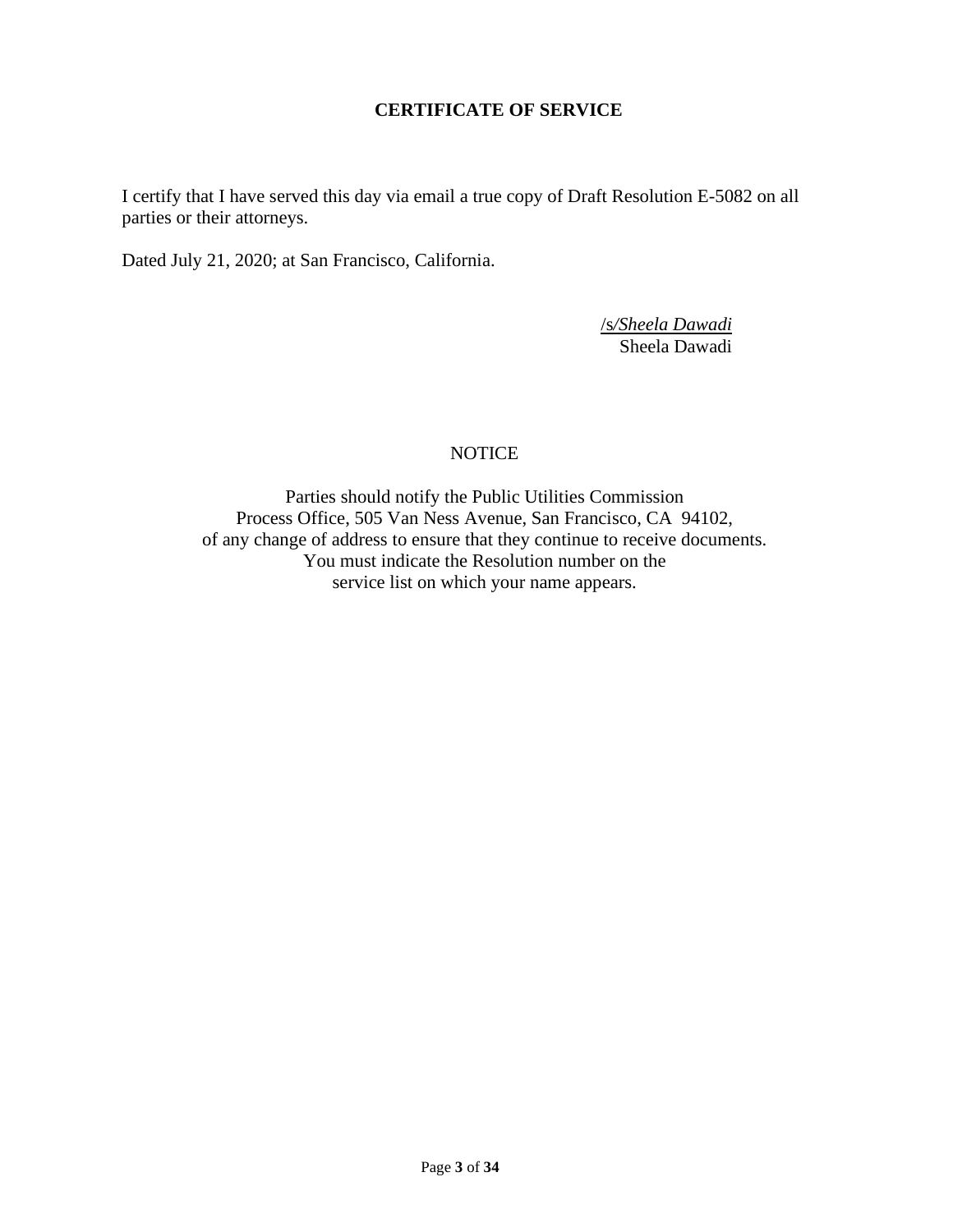## **SERVICE LIST**

## *Parties to* Service List(s): R.13-11-005

Gary Barsley Southern California Edison [Gary.Barsley@sce.com](mailto:Gary.Barsley@sce.com)

Henry Liu Pacific Gas & Electric [Henry.liu@pge.com](mailto:Henry.liu@pge.com)

Ed Reynoso San Diego Gas & Electric [EReynoso@semprautilities.com](mailto:EReynoso@semprautilities.com)

Chan U Paek Southern California Gas Company [Cpaek@semprautilities.com](mailto:Cpaek@semprautilities.com)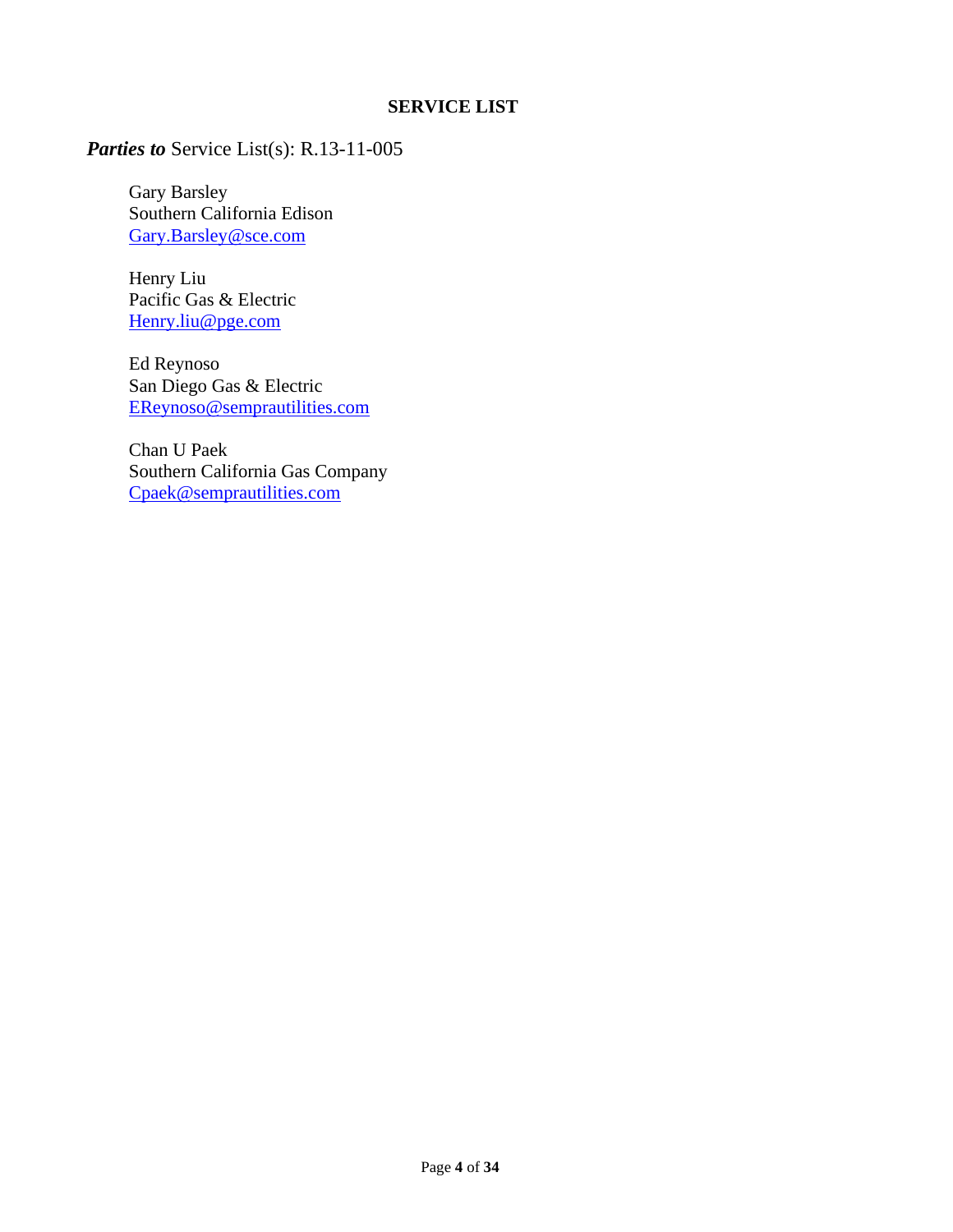# **CALIFORNIA PUBLIC UTILITIES COMMISSION Service Lists**

**Proceeding: R1311005 - CPUC - OIR CONCERNIN Filer: CPUC List Name: LIST Last changed: July 16, 2020** 

**[Download the Comma-delimited File](https://ia.cpuc.ca.gov/servicelists/R1311005_81279.csv)  [About Comma-delimited Files](https://ia.cpuc.ca.gov/servicelists/about_csv.htm)** 

**[Back to Service Lists Index](https://ia.cpuc.ca.gov/servicelists/sl_index.htm)** 

## **Parties**

CARMELITA L. MILLER **CARMELITA L. CHARLES CORMANY** LEGAL COUNSEL **EXECUTIVE DIRECTOR** EMAIL ONLY EMAIL ONLY EMAIL ONLY, CA 00000 EMAIL ONLY, CA 00000

HOWARD CHOY JENNIFER BERG GEN. MGR., OFFICE OF SUSTAINABILITY BAYREN PROJECT MANAGER<br>COUNTY OF LOS ANGELES ASSOCIATION OF BAY ARE. EMAIL ONLY EMAIL ONLY EMAIL ONLY, CA 00000 EMAIL ONLY, CA 00000 ENERGY NETWORK (SCREN)

JONATHAN MCHUGH, PE **LARA ETTENSON** PRINCIPAL NATURAL RESOURCES DEFENSE COUNCIL MCHUGH ENERGY CONSULTANTS INC **EMAIL ONLY** EMAIL ONLY **EMAIL ONLY, CA** 00000 FOR: MCHUGH ENERGY CONSULTANTS, INC. (NRDC) [MCHUGH ENERGY]

PETER MILLER **DONALD GILLIGAN** NATURAL RESOURCES DEFENSE COUNCIL PRESIDENT EMAIL ONLY NATI'L ASSN. OF ENERGY SVC. COMPANIES EMAIL ONLY, CA 00000 1615 M STREET, NW FOR: NATURAL RESOURCES DEFENSE COUNCIL WASHINGTON, DC 20036 (NRDC) FOR: NATIONAL ASSOCIATION OF ENERGY

THE GREENLINING INSTITUTE THE EFFICIENCY FIRST CALIFORNIA (EF CA) FOR: THE GREENLINING INSTITUTE FOR: CALIFORNIA BUILDING PERFORMANCE CONTRACTORS ASSOCIATION DBA EFFICIENCY FIRST CALIFORNIA (EF CA)

ASSOCIATION OF BAY AREA GOVERNMENTS FOR: SOUTHERN CALIFORNIA REGIONAL FOR: ASSOCIATION OF BAY AREA GOVERNMENTS

EMAIL ONLY, CA 00000 FOR: NATURAL RESOURCES DEFENSE COUNCIL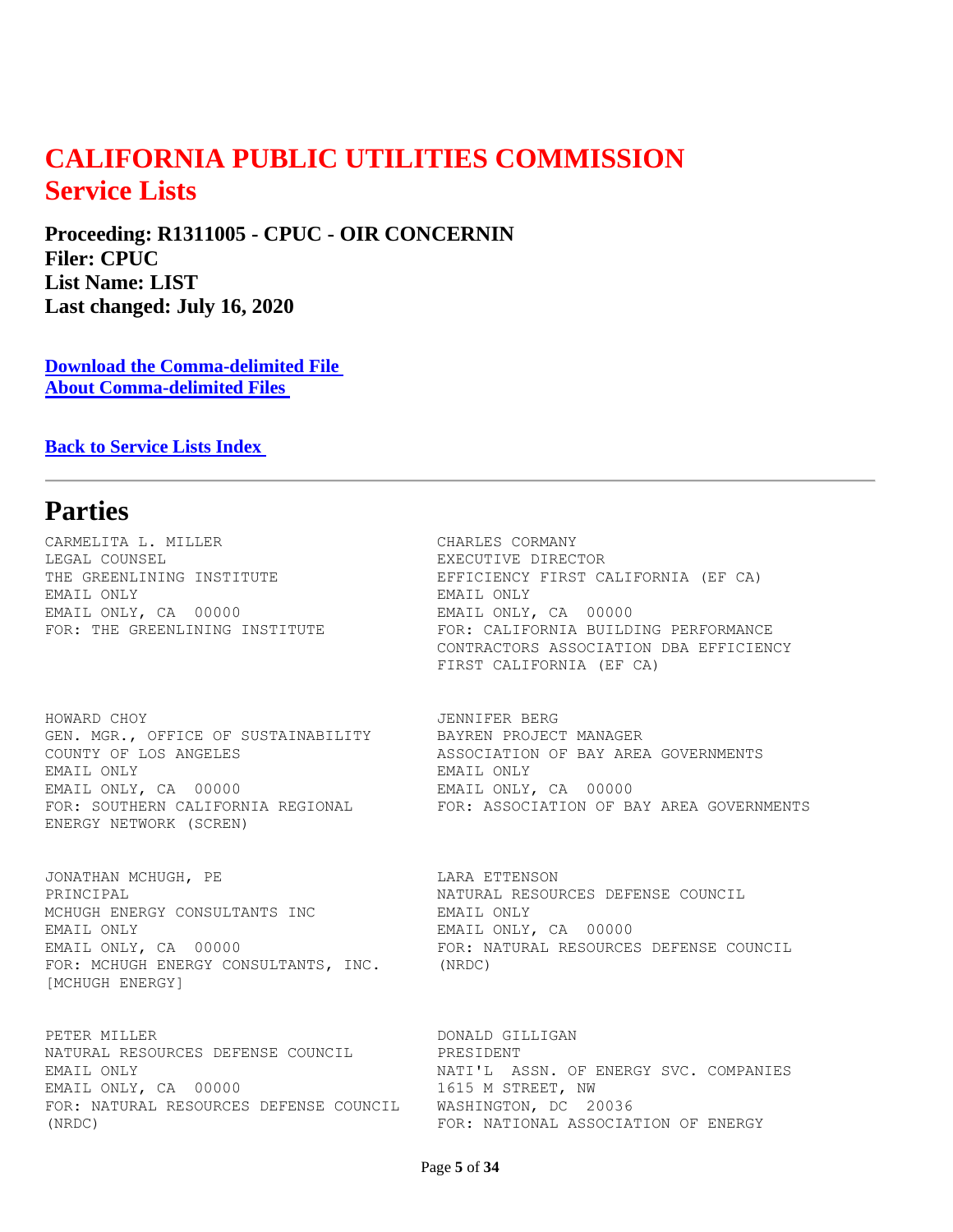#### SERVICE COMPANIES (NAESCO)

ROB FALKE KRISTIN ANDERSON PRESIDENT PRESIDENT PO BOX 147 4015 W 65TH STREET, SUITE 302 AVON LAKE, OH 44012 MINNEAPOLIS, MN 55435

JOHN WALSH KEVIN MARTIN GREENFAN, INC. THE SERVICE SERVICE SERVICE SERVICE SERVICE SERVICE SERVICE SERVICE SERVICE SERVICE SERVICE SERVICE SERVICE SERVICE SERVICE SERVICE SERVICE SERVICE SERVICE SERVICE SERVICE SERVICE SERVICE SERVICE SERVICE SER BOZEMAN, MT 59715 CONSER, CO 80202 FOR: GREENFAN, INC. THE SERVICE SERVICE REPORE THE STATE OF THE SERVICE SERVICE SERVICE SERVICE SERVICE SERVICE

JUSTIN SEGALL MONA TIERNEY-LLOYD FOUNDER & EXECUTIVE VICE PRESIDENT SR. DIR., WESTERN REG. AFFAIRS SIMPLE ENERGY **ENEL X NORTH AMERICA, INC.** 1215 SPRUCE ST., STE. 301 2071 ALTAIR LAVE BOULDER, CO 80302-4839 RENO, NV 89521 FOR: SIMPLE ENERGY FOR: ENERNOC, INC.

HOLLY A. JONES **ANNE ARQUIT NIEDERBERGER** SR. COUNSEL **Example 2018** VP MARKET DEVELOPMENT SOUTHERN CALIFORNIA GAS COMPANY FINERVEE 555 W. FIFTH STREET, GT-14E7 10000 WASHINGTON BLVD LOS ANGELES, CA 90013 CULVER CITY, CA 90232 FOR: SOUTHERN CALIFORNIA GAS COMPANY FOR: ENERVEE

PAUL THOMAS DANIEL DOUGLASS SYZERGY, INC. ATTORNEY 4000 LONG BEACH BLVD., STE. 206 DOUGLASS & LIDDELL LONG BEACH, CA 90807 4766 PARK GRANADA, SUITE 209 FOR: SYZERGY, INC. THE CALABASAS, CA 91302

DANIEL W. DOUGLASS **ANGELA WHATLEY** ATTORNEY SR. ATTORNEY DOUGLASS & LIDDELL SOUTHERN CALIFORNIA EDISON COMPANY 4766 PARK GRANADA, STE. 209 2244 WALNUT GROVE AVE. / PO BOX 800 CALABASAS, CA 91302 ROSEMEAD, CA 91770

ANNA LOWE SENIOR REGIONAL PLANNER SENIOR REGIONAL PLANNER SENIOR OF DEPUTY CITY ATTORNEY SENIOR REGIONAL PLANNER DEPUTY CITY ATTORNEY SAN DIEGO ASSOCIATION OF GOVERNMENTS CITY OF SAN DIEGO 401 B STREET, SUITE 800 1200 THIRD AVENUE, SUITE 1100 SAN DIEGO, CA 92101 SAN DIEGO, CA 92101-4100 FOR: SAN DIEGO ASSOCIATION OF FOR: CITY OF SAN DIEGO GOVERNMENTS (SANDAG)

NATIONAL COMFORT INSTITUTE **EXECUTE** OCCAM'S ENERGY CONSULTING, INC. FOR: NATIONAL COMFORT INSTITUTE FOR: APPLIANCE RECYCLING CENTERS OF AMERICA, INC. (ARCA)

PRESIDENT CHIEF OPERATING OFFICER 6125 BEAR CLAW LANE 1999 BROADWAY SUITE 550

FOR: UNIVERSITY OF CALIFORNIA.

FOR: GOOGLE LLC F/K/A NEST LABS, INC. FOR: SOUTHERN CALIFORNIA EDISON COMPANY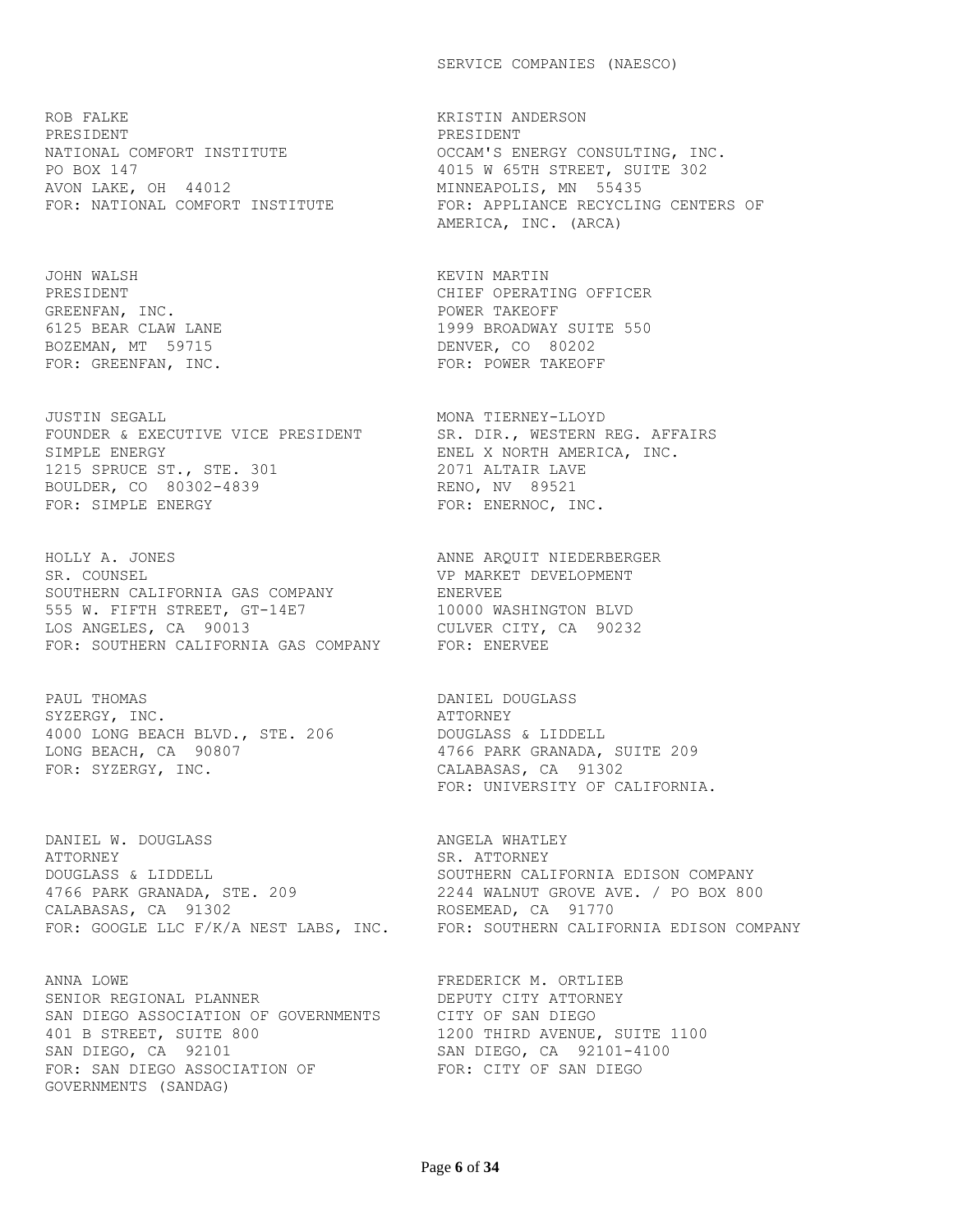SEPHRA A. NINOW, J.D. SEPHRA L. MARTIN DIR - REGULATORY AFFAIRS SR. ATTORNEY CENTER FOR SUSTAINABLE ENERGY SAN DIEGO GAS & ELECTRIC COMPANY 3980 SHERMAN ST., STE. 170 8330 CENTURY PARK COURT, CP32B SAN DIEGO, CA 92110 SAN DIEGO, CA 92123-1530

GEORGE ODERO CASEY DAILEY ENERGYWISE ENG'RING & TECH. CONSULTING DIR - ENERGY & ENVIRONMENTAL SAN DIEGO, CA 92192 3390 UNIVERSITY AVE., STE.450 FOR: ENERGYWISE ENGINEERING AND **RIVERSIDE, CA** 92501 TECHNICAL CONSULTING (EETC) FOR: WESTERN RIVERSIDE COUNCIL OF

MATTHEW CLARK **CRAIG PERKINS** PROGRAM ADMINISTRATION PRESIDENT & EXE. DIR SYNERGY COMPANIES THE ENERGY COALITION 90 BUSINESS PARK DRIVE 1999 1999 47 DISCOVERY, STE. 250 PERRIS, CA 92571 **IRVINE, CA 92618-1464** FOR: SYNERGY COMPANIES AND ENERGY FOR: THE ENERGY COALITION EFFICIENCY INC. (EEI)

ALEJANDRA TELLEZ **APRIL PRICE** MGMT ANALYST, COUNTY EXEC OFFICE MGR - RENEWABLE ENERGY PROGRAM COUNTY OF VENTURA COMMUNITY ENVIRONMENTAL COUNCIL 800 S. VICTORIA AVENUE, L-1940 26 W ANAPAMU STREET VENTURA, CA 93009 SANTA BARBARA, CA 93101 FOR: THE COUNTY OF VENTURA FOR: COMMUNITY ENVIRONMENTAL COUNCIL

ASHLEY WATKINS TREVOR KEITH CO-DIV. CHIEF COUNTY OF SAN LUIS OBISPO COUNTY OF SANTA BARBARA 976 OSOS STREET 123 E. ANAPAMU ST., 2ND FL., STE 233 SAN LUIS OBISPO, CA 93408 SANTA BARBARA, CA 93103 FOR: COUNTY OF SAN LUIS OBISPO FOR: COUNTY OF SANTA BARBARA

COURTNEY KALASHIAN ELISABETH B. RUSSELL CP-CHAIR, RHTR SPECIAL PROJECTS DIRECTOR 4747 NORTH FIRST STREET, SUITE 140 24580 SILVER CLOUD COURT FRESNO, CA 93726 MONTEREY, CA 93940 ORGANIZATION (SJVCEO) GOVERNMENTS (AMBAG)

MARGIE GARDNER STEVE SCHMIDT SENIOR ADVISOR **HOME ENERGY ANALYTICS** RESOURCE INNOVATIONS 13061 BYRD LN 700 MILL STREET, SUITE 9 LOS ALTOS, CA 94022 FOR: RESOURCE INNOVATIONS

FOR: CENTER FOR SUSTAINABLE ENERGY FOR: SAN DIEGO GAS & ELECTRIC COMPANY

3298 GOVERNOR DRIVE, STE. 22496 WESTERN RIVERSIDE COUNCIL OF GOVERNMENTS GOVERNMENTS

SAN JOAQUIN VALLEY CLEAN ENERGY ORG. ASSOCIATION OF MONTEREY BAY AREA GOV'TS FOR: SAN JOAQUIN VALLEY CLEAN ENERGY FOR: ASSOCIATION OF MONTEREY BAY AREA

HALF MOON BAY, CA 94019 FOR: HOME ENERGY ANALYTICS (HEA)

ADAM STEIN DANIELLE LEE PRESIDENT THE SERIES OF SUSTAINABILITY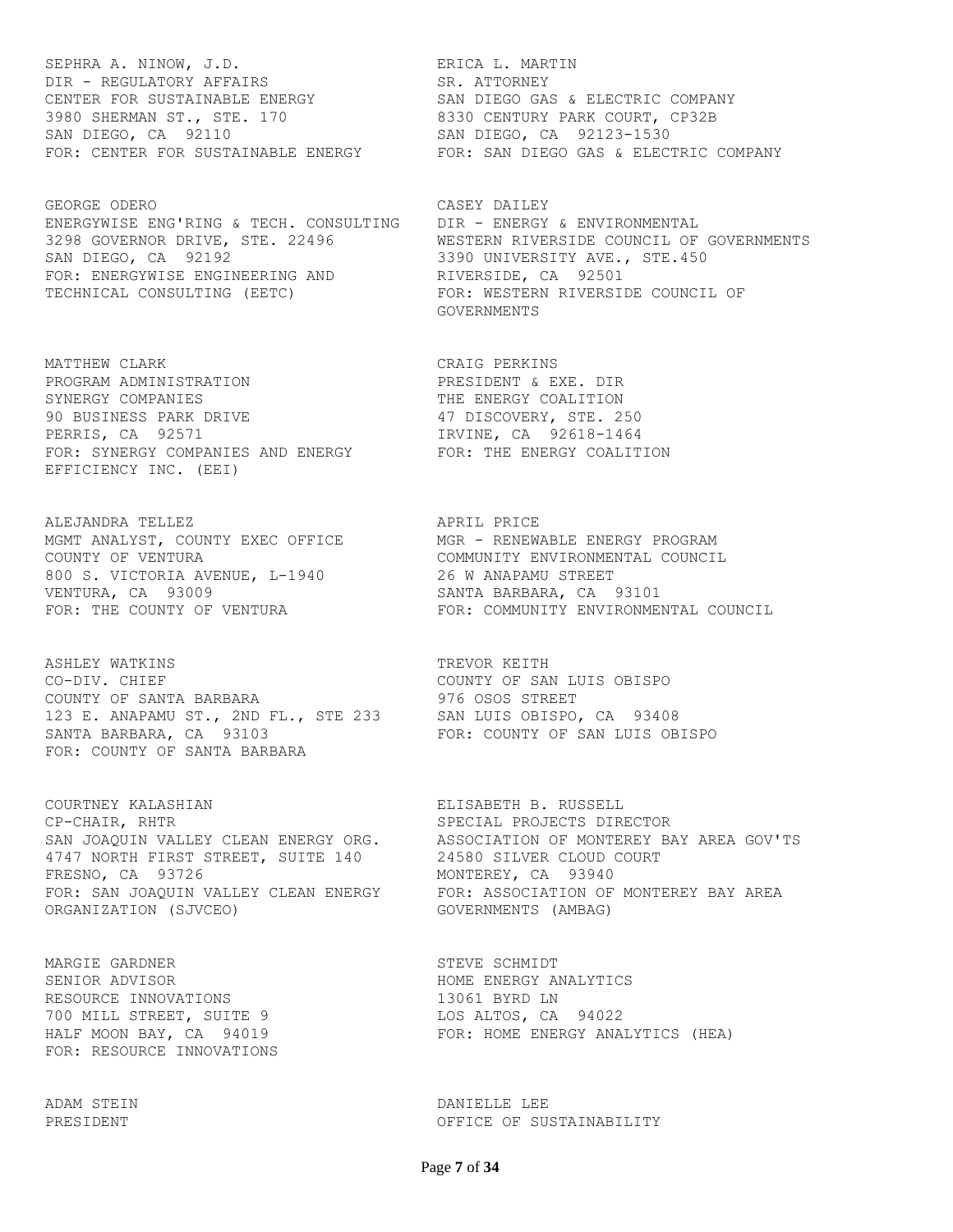GRIDIUM INC. THE COUNTY OF SAN MATEO 405 EL CAMINO REAL SUITE 301 455 COUNTY CENTER, 4TH FL. MENLO PARK, CA 94025 REDWOOD CITY, CA 94063 FOR: GRIDIUM INC. THE SERVICE SERVICE SOUNTY OF SAN MATEO

ABHAY GUPTA **THERESA** CHO CHIEF EXECUTIVE OFFICER DERUTY CITY ATTORNEY BIDGELY, INC. CITY AND COUNTY OF SAN FRANCISCO SUNNYVALE, CA 94098 1 CARLTON GOODLETT PLACE, ROOM 234 FOR: BIDGELY, INC. SAN FRANCISCO, CA 94102

CHRISTOPHER CLAY EDDIE AHN CALIF PUBLIC UTILITIES COMMISSION EXEC. DIRECTOR LEGAL DIVISION BRIGHTLINE DEFENSE PROJECT ROOM 4300 1028A HOWARD ST. 505 VAN NESS AVENUE SAN FRANCISCO, CA 94103 SAN FRANCISCO, CA 94102-3214 FOR: BRIGHTLINE DEFENSE PROJECT FOR: CAL PA - PUBLIC ADVOCATES OFFICE (FORMERLY ORA)

HAYLEY GOODSON JAMES M. BIRKELUND STAFF ATTORNEY **Example 20 FOR A SET A** PRESIDENT THE UTILITY REFORM NETWORK SMALL BUSINESS UTILITY ADVOCATES 785 MARKET ST., STE. 1400 548 MARKET STREET, STE. 11200 SAN FRANCISCO, CA 94103 SAN FRANCISCO, CA 94104 FOR: THE UTILITY REFORM NETWORK (TURN) FOR: SMALL BUSINESS UTILITY ADVOCATES

JEFF GUILD SALL SERVICES ON THE ROSS NAKASONE DIR CALIF. POLICY ORGANIZER ENOVITY, INC. **BLUEGREEN ALLIANCE** 100 MONTGOMERY STREET, SUITE 600 155 MONTGOMERY ST., STE. 1001 SAN FRANCISCO, CA 94104 SAN FRANCISCO, CA 94104 FOR: ENOVITY, INC. THE SERVICE RESERCT FOR: BLUEGREEN ALLIANCE

JENNIFER REYES LAGUNERO LARISSA KOEHLER ATTORNEY SENIOR ATTORNEY PACIFIC GAS AND ELECTRIC COMPANY ENVIRONMENTAL DEFENSE FUND 77 BEALE STREET, B30A 123 MISSION STREET, 28TH FL. SAN FRANCISCO, CA 94105 SAN FRANCISCO, CA 94105 FOR: PACIFIC GAS AND ELECTRIC COMPANY FOR: ENVIRONMENTAL DEFENSE FUND

F. JACKSON STODDARD **EVELYN** KAHL ATTORNEY THE SERVICE OF THE SERVICE OF A SERVICE OF A SERVICE OF A SERVICE OF A SERVICE OF A SERVICE OF A SERVICE OF A SERVICE OF A SERVICE OF A SERVICE OF A SERVICE OF A SERVICE OF A SERVICE OF A SERVICE OF A SERVICE OF A ONE MARKET, SPEAR STREET TOWER 55 SECOND STREET, SUITE 1700

NORA SHERIFF, ESQ. THE SECOND MATTHEW O'KEEFE ATTORNEY ORACLE UTILITIES

298 SOUTH SUNNYVALE AVENUE, STE. 205 OFFICE OF THE CITY ATTORNEY, CITY HALL FOR: CITY AND COUNTY OF SAN FRANCISCO

(SBUA)

MORGAN LEWIS & BOCKIUS, LLP BUCHALTER, A PROFESSIONAL CORPORATION SAN FRANCISCO, CA 94105-1126 SAN FRANCISCO, CA 94105-3493 FOR: NEXANT, INC. THE REAGE REAGNER FOR: ENERGY PRODUCERS & USERS COALITION (EPUC)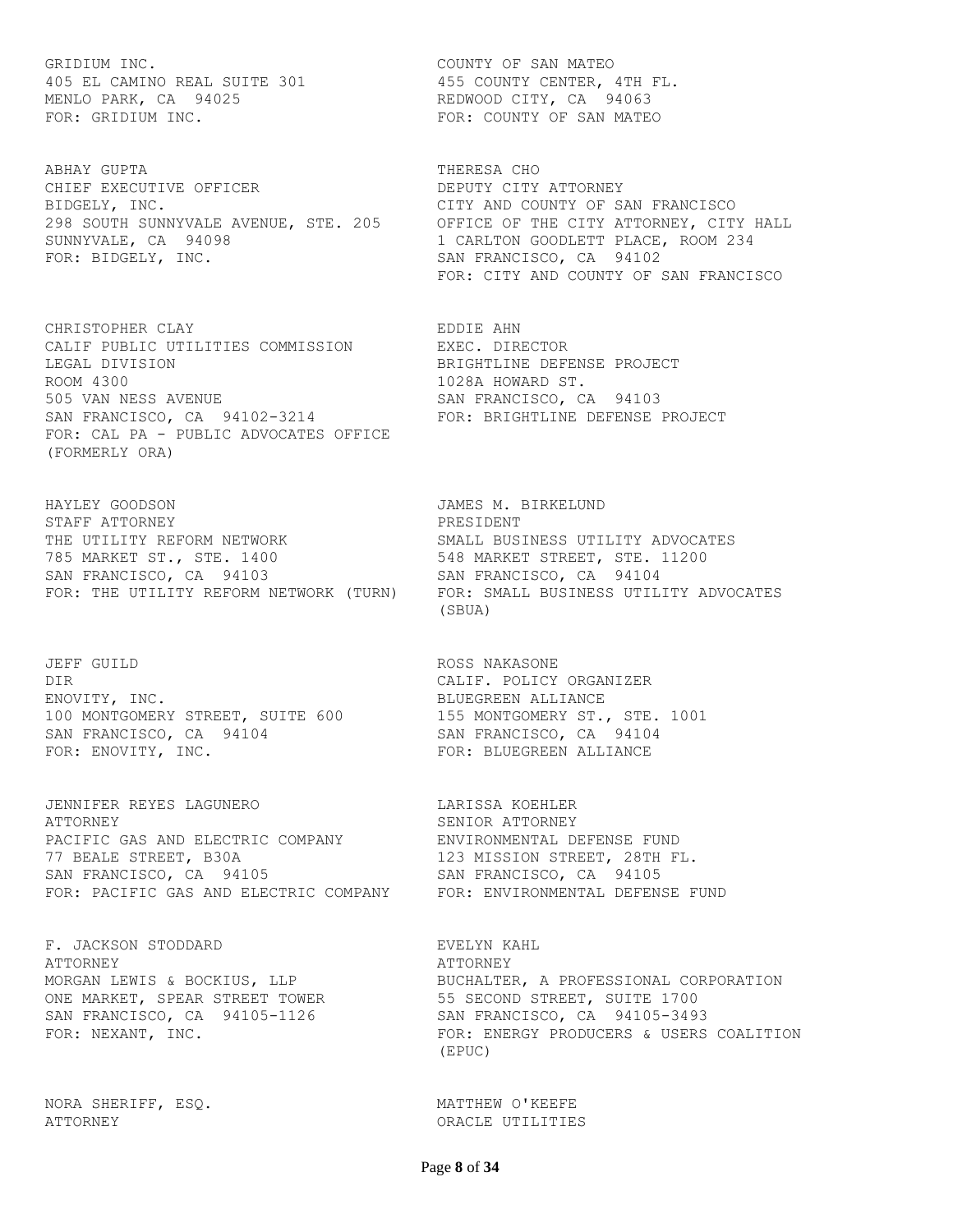BUCHALTER, A PROFESSIONAL CORPORATION 680 FOLSOM ST., 3RD FL. 55 SECOND STREET, SUITE 1700 SAN FRANCISCO, CA 94107 SAN FRANCISCO, CA 94105-3493 FOR: OPOWER / ORACLE UTILITIES FOR: CALIFORNIA LARGE ENERGY CONSUMERS ASSOCIATION (CLECA)

BRIAN CRAGG SAMUEL P. KRASNOW ATTORNEY V.P. - REGULATORY AFFAIRS GOODIN, MACBRIDE, SQUERI, DAY & LAMPREY FIRSTFUEL SOFTWARE, INC. 505 SANSOME STREET, SUITE 900 ONE EMBARCADERO CENTER, SE. 1150 SAN FRANCISCO, CA 94111 SAN FRANCISCO, CA 94111 FOR: INDEPENDENT ENERGY PRODUCERS FOR: FIRSTFUEL SOFTWARE, INC. ASSOCIATION (IEPA)

VIDHYA PRABHAKARAN STEVEN MOSS ATTORNEY PARTNER DAVIS WRIGHT TREMAINE LLP M.CUBED 505 MONTGOMERY STREET, SUITE 800 296 LIBERTY STREET SAN FRANCISCO, CA 94111 SAN FRANCISCO, CA 94114

ROBERT FRIED CHARLES GOLDMAN ATKINSON, ANDELSON, LOYA, RUUD & ROMO 503 MONARCH RIDGE DR. 5075 HOPYARD ROAD, STE. 210 WALNUT CREEK, CA 94597 PLEASANTON, CA 94588 FOR: CHARLES GOLDMAN FOR: INSTITUTE OF HEARING AND AIR CONDITIONING INDUSTRIES, INC. (IHACI)

GERALD LAHR GERALD GREG WIKLER ENERGY PROGRAMS MGR. THE SEXE REAL PROGRAMS OF SALL PART AND REAL PART OF STRING STRING 101 8TH ST. 1111 BROADWAY, STE. 300 OAKLAND, CA 94607 OAKLAND, CA 94607

ALISON SEEL SEER ALISON SEEL SEER ALISON SEER ALISON SEER ALISON DE BRUCE MAST ASSOCIATE ATTORNEY **Example 2018** DIR OF PROGRAMS SIERRA CLUB **BUILD IT GREEN** 2101 WEBSTER ST., STE. 1300 1330 BROADWAY. STE 1702 OAKLAND, CA 94612 OAKLAND, CA 94612 FOR: SIERRA CLUB FOR: BUILD IT GREEN (BIG)

JENNIFER WEST JIM KELSEY ADMINISTRATOR PRESIDENT EAST BAY ENERGY WATCH THE RESOLUTION AND RENGINEERING, INC. 1537 WEBSTER ST. 287 17TH STREET, SUITE 300 OAKLAND, CA 94612 OAKLAND, CA 94612 FOR: EAST BAY ENERGY WATCH STRATEGIC FOR: KW ENGINEERING INC. ADVISORY COMMITTEE (EBEWSAC)

KEVIN CORNISH DAN SUYEYASU

FOR: CLEARESULT CONSULTING INC. TOR: LOCAL GOVERNMENT SUSTAINABLE ENERGY COALITION (LGSEC)

ASSOCIATION OF BAY AREA GOVERNMENTS CA EFFICIENCY + DEMAND MGMT. COUNCIL FOR: SAN FRANCISCO BAY AREA REGIONAL FOR: CALIFORNIA EFFICIENCY + DEMAND ENERGY NETWORK (SFBAREN) MGNT COUNCIL (FORMERLY CALIF. ENERGY EFFICIENCY INDUSTRY COUNCIL (CEEIC)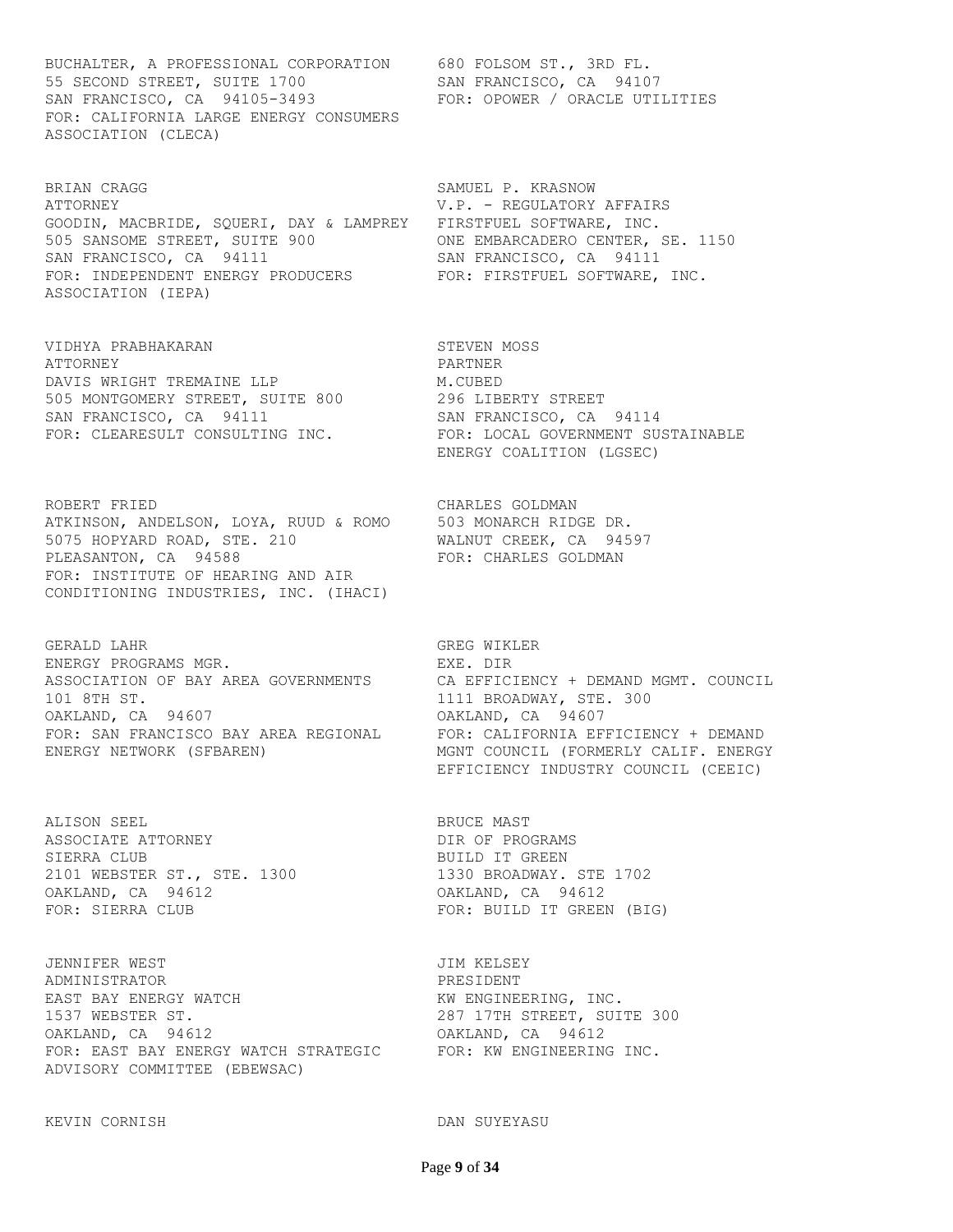VP BUSINESS SERVICES **Example 19 Service** DIRECTOR COHEN VENTURES, INC./ ENERGY SOLUTIONS CODECYCLE LLC 449 15TH STREET, SUITE 400 5290 COLLEGE AVE, UNIT C OAKLAND, CA 94612 OAKLAND, CA 94618 FOR: COHEN VENTURES, INC. DBA ENERGY FOR: CODECYCLE LLC SOLUTIONS (ENERGY SOLUTIONS)

JULIA HATTON MICHAEL CALLAHAN DIRECTOR OF PROGRAMS **EXECUTATORY COUNSEL** RISING SUN ENERGY CENTER **MARIN CLEAN ENERGY** 2998 SAN PABLO AVENUE 1125 TAMALPAIS AVENUE BERKELEY, CA 94702 SAN RAFAEL, CA 94901

CARMEN BEST CORI JACKSON DIRECTOR OF POLICY & EMERGING MARKETS PROGRAM MGR RECURVE ANALYTICS, INC. CALIFORNIA ENERGY ALLIANCE 364 RIDGEWOOD AVE. PO BOX 1175 MILL VALLEY, CA 94941 NOVATO, CA 94948 FOR: RECURVE ANALYTICS, INC. FOR: CALIFORNIA ENERGY ALLIANCE (CEA)

MAHLON ALDRIDGE NEAL MEAL M. REARDON VP - STRATEGIC DEVELOPMENT DIR - REGULATORY AFFAIRS ECOLOGY ACTION OF SANTA CRUZ SONOMA CLEAN POWER AUTHORITY 877 CEDAR STREET, STE. 240 50 SANTA ROSA AVE. 5TH FL SANTA CRUZ, CA 95060-3938 SANTA ROSA, CA 95404 FOR: ECOLOGY ACTION OF SANTA CRUZ FOR: SONOMA CLEAN POWER AUTORITY

SUZANNE SMITH **MATTHEW MARSHALL** EXE DIR. EXECUTIVE DIRECTOR SONOMA COUNTY REGIONAL CLIMATE PROTECT REDWOOD COAST ENERGY AUTHORITY 411 KING STREET SANTA ROSA, CA 95404 (633 3RD STREET SANTA ROSA, CA 955) SANTA ROSA, CA 95404 **EUREKA, CA 95501** FOR: SONOMA COUNTY REGIONAL CLIMATE FOR: RURAL HARD TO REACH LOCAL

KEVIN MESSNER ERIC EISENHAMMER SVP, POLICY & GOV'T RELATIONS COALITION OF ENERGY USERS 1512 WILLOW LANE **ROSEVILLE, CA** 95747 DAVIS, CA 95616 FOR: COALITION OF ENERGY USERS FOR: ASSOCIATION OF HOME APPLICANCE MANUFACTURERS

JIM HAWLEY JUSTIN WYNNE PRINCIPAL **ATTORNEY** 1020 16TH STREET, SUITE 20 915 L STREET, SUITE 1480 SACRAMENTO, CA 95814 SACRAMENTO, CA 95814

FOR: RISING SUN ENERGY CENTER FOR: MARINE CLEAN ENERGY (MCE)

PROTECTION AUTHORITY  $\begin{array}{ccc} \text{GOVERNMENT} & \text{PARTNERSHIPS} \hat{\mathbf{a}} \in \mathbb{M} & \text{WORKING} \end{array}$ (RHTR)

ASSOCIATION OF HOME APPLICANCE MFG 4010 FOOTHILLS BLVD., STE 103 NO. 115

DEWEY SQUARE GROUP, LLC BRAUN BLAISING MCLAUGHLIN & SMITH, P.C. FOR: MISSION: DATA FOR: CALIFORNIA MUNICIPAL UTILITIES ASSOCIATION (CMUA)

LAURA FERNANDEZ LAURA FERNANDEZ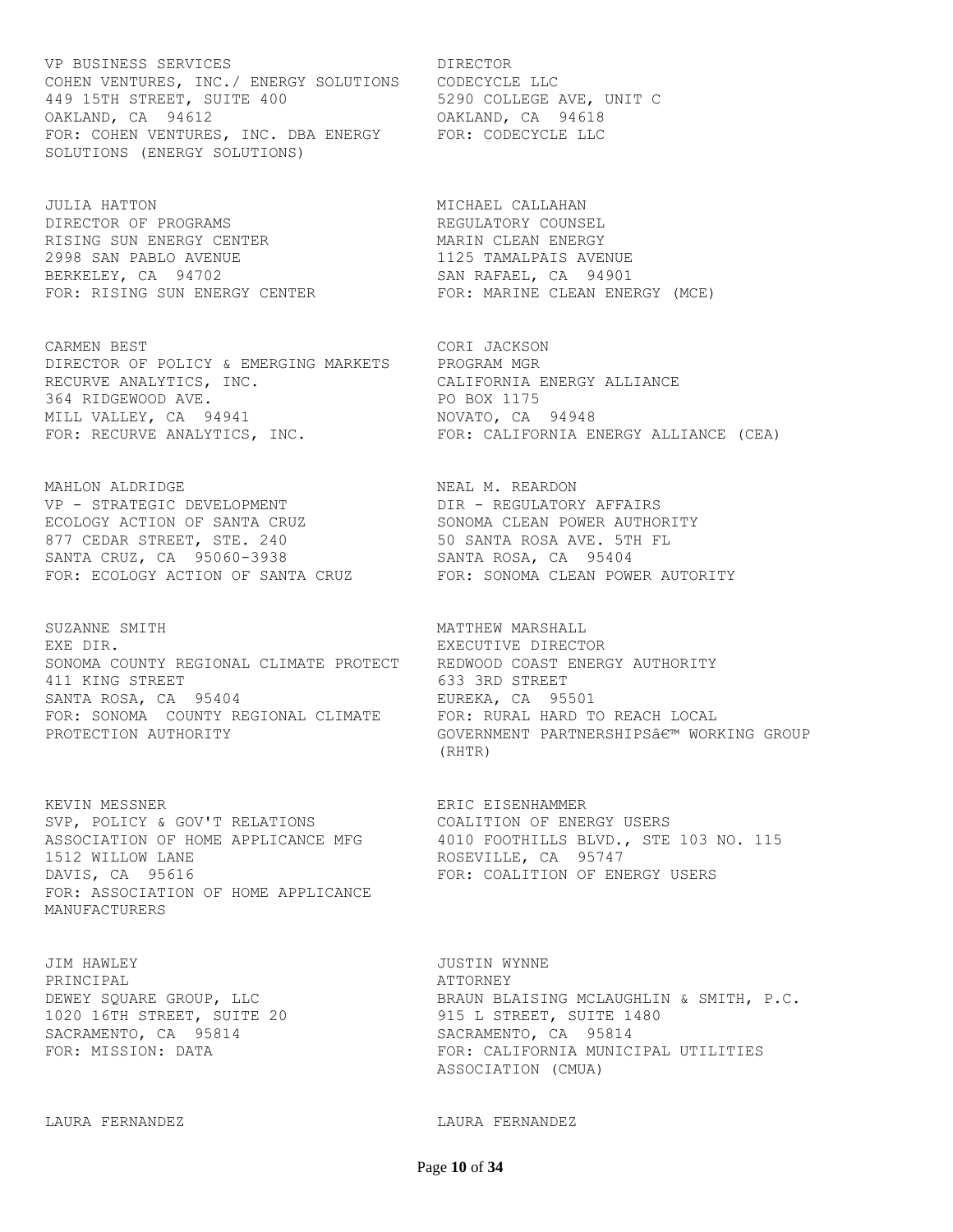#### ATTORNEY THE SERVICE OF THE SERVICE OF A SERVICE OF A SERVICE OF A SERVICE OF A SERVICE OF A SERVICE OF A SERVICE OF A SERVICE OF A SERVICE OF A SERVICE OF A SERVICE OF A SERVICE OF A SERVICE OF A SERVICE OF A SERVICE OF A

915 L STREET, STE 1480 6555 CAPITOL MALL, SUITE 570 SACRAMENTO, CA 95814 SACRAMENTO, CA 95814

THOMAS A. ENSLOW THOMAS A. ENSLOW ADAMS BROADWELL JOSEPH AND CARDOZO 520 CAPITOL MALL, SUITE 350 520 CAPITOL MALL, STE. 350 SACRAMENTO, CA 95814 FOR: JOINT COMMITTEE ON ENERGY AND COOPERATION COMMITTEE-FOR THE

THOMAS A. ENSLOW **Example 20 Service CONTAIN** JOHN LARREA ADAMS BROADWELL JOSEPH & CARDOZO CALIFORNIA LEAGUE OF FOOD PROCESSORS 520 CAPITOL MALL, SUITE 350 1755 CREEKSIDE OAKS DRIVE, STE 250 SACRAMENTO, CA 95814-4715 SACRAMENTO, CA 95833 FOR: CALIFORNIA CONSTRUCTION INDUSTRY FOR: CALIFORNIA LEAGUE OF FOOD LABOR MANAGEMENT COOPERATION TRUST PROCESSORS (CCILMCT)

KAREN NORENE MILLS **KATHLEEN E. CARLSON, ESQ.** ATTORNEY OWNER / ATTORNEY CALIFORNIA FARM BUREAU FEDERATION VERIFIED® INC. 2600 RIVER PLAZA DRIVE PO BOX 2159 SACRAMENTO, CA 95833 COLYMPIC VALLEY, CA 96146 FOR: CALIFORNIA FARM BUREAU FEDERATION FOR: VERIFIED® INC.

ROBERT MOWRIS JONATHAN BELAIS PROFESSIONAL ENGINEER STAKEHOLDER RELATIONS MANAGER ROBERT MOWRIS & ASSOCIATES, INC. MORTHWEST ENERGY EFFICIENCY ALLIANCE PO BOX 2366 421 SW SIXTH AVENUE OLYMPIC VALLEY, CA 96146 PORTLAND, OR 97204

SAM SIRKIN NEGROM SAM SIRKIN KALENDARYA KURA DI SAMUSIKAN NEGROM SAMA SERIKA KE SERIKA SERIKA SERIKA SERIKA SE VP - PROGRAM DEVELOPMENT PRINCIPAL & SR. ENGINEER JACO ENVIRONMENTAL, INC. THE REACILITY ENERGY SOLUTIONS LLC 6908 SW 37TH 1505 NW ELGIN AVE. PORTLAND, OR 97219 BEND, OR 97703

TOM ECKHART **GEET ALL SECOND STEAD OF STEAD ASSESSMENT** ON THE JACOB OSTER CEO ENERGYSAVVY 10612 NE 46TH STREET SEATTLE, WA 98102 KIRKLAND, WA 98033 FOR: ENERGYSAVVY FOR: CAL-UCONS, INC.

BRAUN BLAISING SMITH WYNNE, P.C. BRAUN BLAISING SMITH WYNNE, PC FOR: CITY OF LANCASTER **FOR: REDWOOD COAST ENERGY AUTHORITY** 

ATTORNEY ADAMS BROADWELL JOSEPH AND CARDOZO SACRAMENTO, CA 95814 **FOR: CALIFORNIA STATE LABOR MANAGEMENT** ENVIRONMENTAL POLICY (JCEEP) INTERNATIONAL BROTHERHOOD OF ELECTRICAL WORKERS / THE NATIONAL ELECTRICAL CONTRACTORS ASSOCIATON (LMCC)

FOR: ROBERT MOWRIS & ASSOCIATES, INC. FOR: NORTHWEST ENERGY EFFICIENCY ALLIANCE ( NEEA )

FOR: JACO ENVIRONMENTAL, INC. (JACO) FOR: FACILITY ENERGY SOLUTIONS LLC

CAL-UCONS 159 SOUTH JACKSON STREET, SUITE 420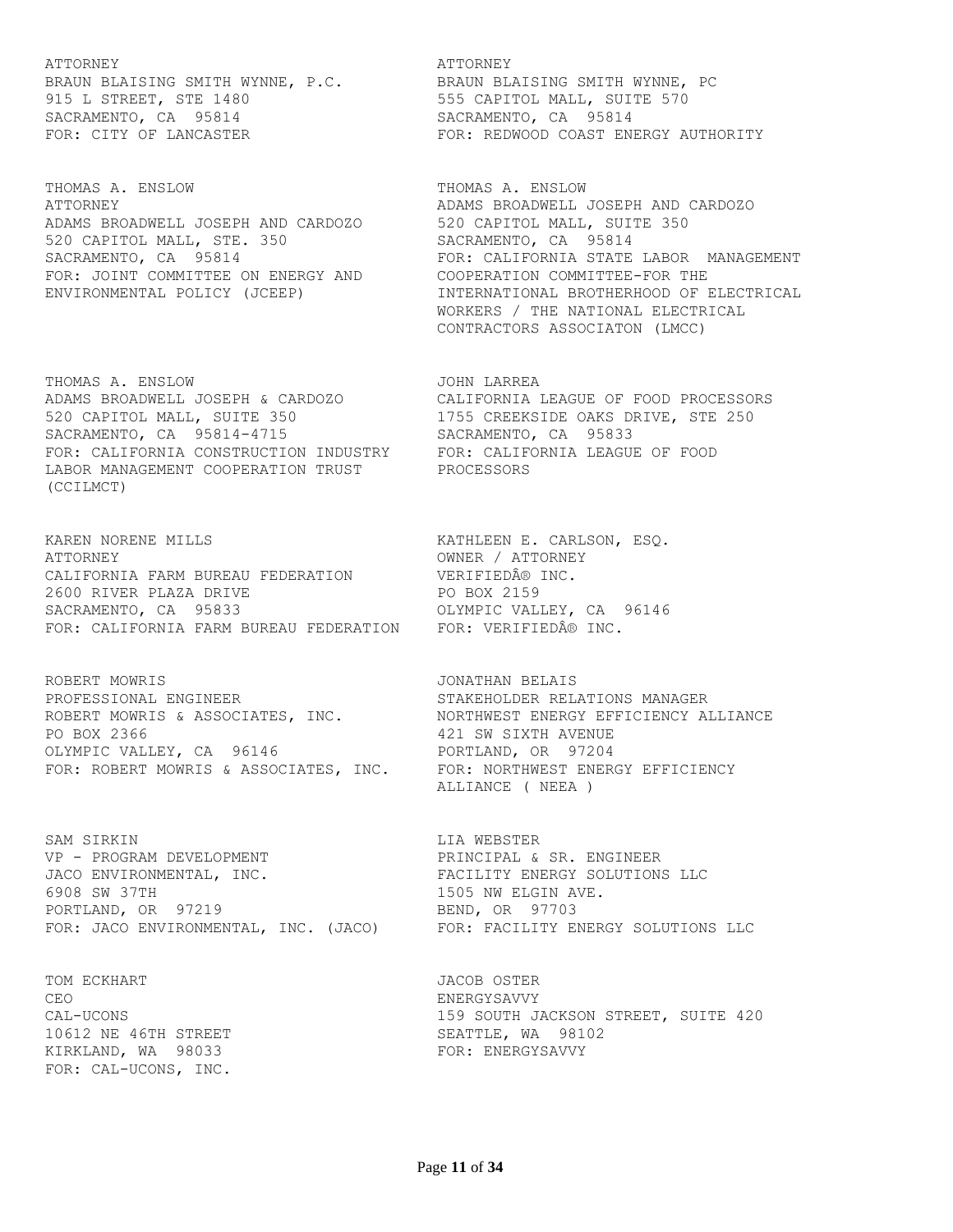## **Information Only**

AARON N. LU ALEX KANG SAN DIEGO GAS & ELECTRIC COMPANY **ITRON** EMAIL ONLY EMAIL ONLY EMAIL ONLY, CA 00000 EMAIL ONLY, AA 00000

ALEX PORTESHAWVER **ALEX RICKLEFS** CENTER FOR SUSTAINABLE ENERGY **ENERGY COALITION** EMAIL ONLY EMAIL ONLY EMAIL ONLY, CA 00000 EMAIL ONLY, CA 00000

ALICE STOVER ALLAN LEE EMAIL O NLY CADMUS EMAIL ONLY, CA 00000

ALLAN RAGO ANDRA PLIGAVKO QUALITY CONSERVATION SERVICES, INC. EMAIL ONLY EMAIL ONLY **EMAIL ONLY, CA** 00000 EMAIL ONLY, CA 00000

ANNETTE BEITEL **ARLEEN NOVOTNEY** FUTURE ENERGY ENTERPRISES-CAL.TECH. FORM ACCESS / SCF EMAIL ONLY EMAIL ONLY EMAIL ONLY, CA 00000 EMAIL ONLY, CA 00000

BARBARA BARKOVICH BRIAN SMITH BARKOVICH & YAP **EMAIL ONLY** EMAIL ONLY, CA 00000

CARMEN BEST CAROL YIN INDEPENDENT ENERGY CONSULTANT YINSIGHT, INC EMAIL ONLY EMAIL ONLY EMAIL ONLY, CA 00000 EMAIL ONLY, CA 00000

EMAIL ONLY EMAIL ONLY EMAIL ONLY, CA 00000 EMAIL ONLY, CA 00000

CASE COORDINATION CASSANDRA FELICIANO PACIFIC GAS AND ELECTRIC COMPANY REGULATORY CASE MANAGER EMAIL ONLY PACIFIC GAS AND ELECTRIC COMPANY EMAIL ONLY, CA 00000 EMAIL ONLY

CATHIE A. ALLEN **CATHIE A. ALLEN** 

CLEAN ENERGY EXEC. DIR., ENERGY SERVICES DIVISION EMAIL ONLY, OR 00000

CONSULTANT PACIFIC GAS AND ELECTRIC COMPANY EMAIL ONLY **EMAIL ONLY, CA** 00000

CAROLINE CHEN **CAROLINE M. FRANCIS** STATWIZARDS LLC PACIFIC GAS AND ELECTRIC COMPANY

EMAIL ONLY, CA 00000

PACIFICORP MANAGER, REGULATORY AFFAIRS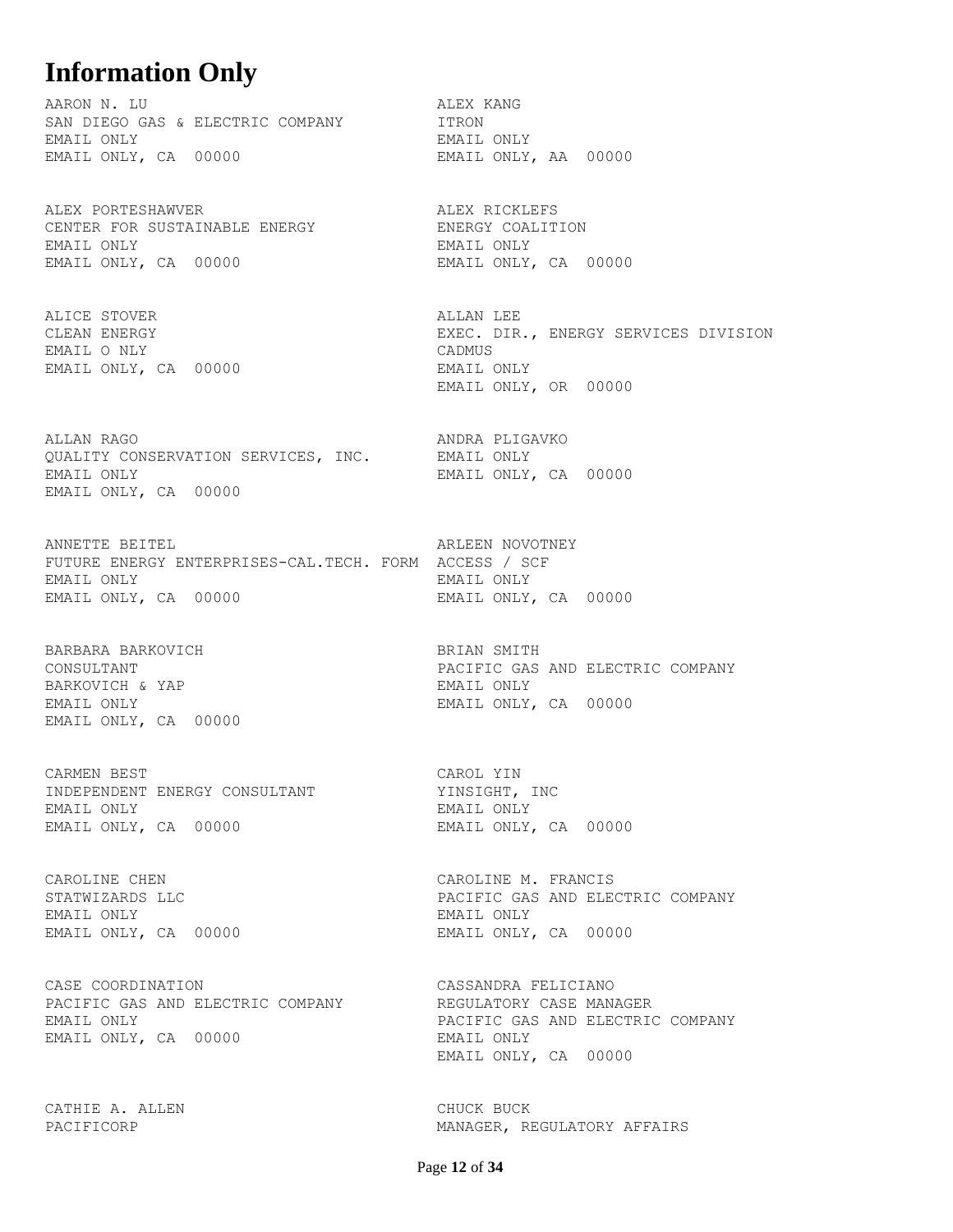EMAIL ONLY SERVICES OPOWER EMAIL ONLY, CA 00000 EMAIL ONLY

CORINNE M. SIERZANT CORY SCOTT SOUTHERN CALIFORNIA GAS COMPANY PACIFICORP EMAIL ONLY EMAIL ONLY EMAIL ONLY, CA 00000 EMAIL ONLY, NV 00000

CRAIG TYLER DAMON FRANZ EMAIL ONLY TESLA, INC. EMAIL ONLY, CA 00000 EMAIL ONLY

DAVID HUANG DON ARAMBULA LEGAL FELLOW DON ARAMBULA CONSULTING THE GREENLINING INSTITUTE THE GREENLINING INSTITUTE EMAIL ONLY EMAIL ONLY, AA 00000 EMAIL ONLY, CA 00000

DORREN CARUTH EILEEN HLAVKA, PH.D. PACIFIC GAS AND ELECTRIC COMPANY AIR POLLUTION SPECIALIST, EMAIL ONLY CALIFORNIA AIR RESOURCES BOARD EMAIL ONLY, CA 00000 INDUSTRIAL STRATEGIES DIVISION

ELI CAUDILL ELI HARLAND EMAIL ONLY, CA 00000 EMAIL ONLY

ERIC EBERHARDT **FERNANDA** CRAIG ASSOCIATE DIRECTOR ENERGY SERVICES PROGRAM MANAGER II -ISD-EES UNIVERSITY OF CALIF. OFFICE OF THE PRES. INTERNAL SERVICES DEPARTMENT EMAIL ONLY EMAIL ONLY EMAIL ONLY, CA 00000 EMAIL ONLY, CA 00000

GRACE PERALTA HALLEY FITZPATRICK MCE CLEAN ENERGY **EMAIL ONLY** EMAIL ONLY EMAIL ONLY, CA 00000 EMAIL ONLY, CA 00000

HANNA GRENE HANNAH KAYE CENTER FOR SUSTAINBLE ENERGY FERC & ISO RELATIONS EMAIL ONLY, CA 00000 EMAIL ONLY

EMAIL ONLY, CA 00000

TYLER & ASSOCIATES THE RESOLUTION OF REAL POLICY & ELECTRICITY MARKETS EMAIL ONLY, CA 00000

 EMAIL ONLY EMAIL ONLY, CA 00000

CLEARESULT CALIFORNIA ENERGY COMMISSION EMAIL ONLY ENERGY RESEARCH & DEVELOPMENT DIV. EMAIL ONLY, CA 00000

PACIFIC GAS AND ELECTRIC COMPANY

EMAIL ONLY PACIFIC GAS AND ELECTRIC COMPANY EMAIL ONLY, CA 00000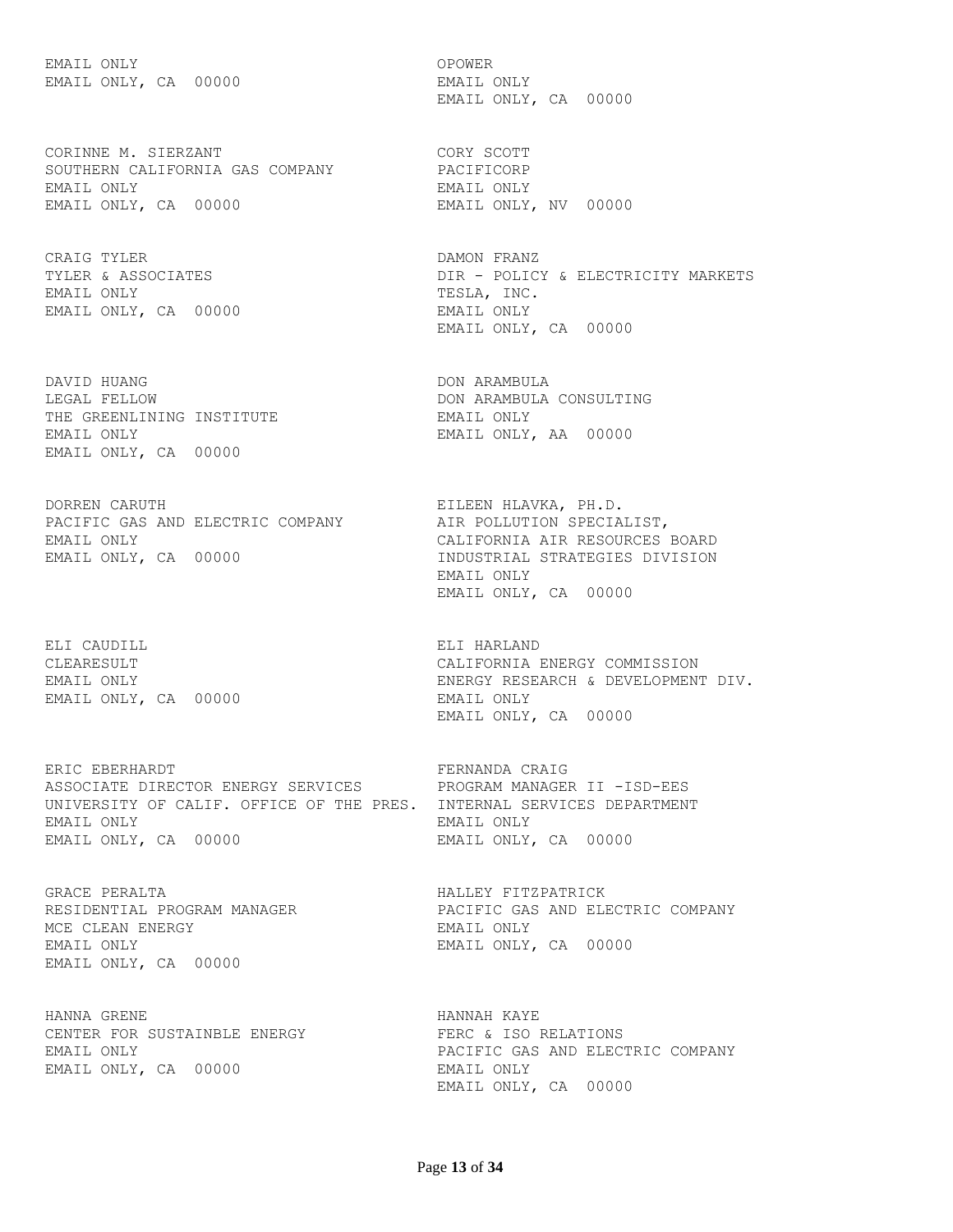IAN KEARNEY JANA KOPYCIOK-LANDE LAW CLERK SR. POLICY ANALYST WESTERN ENERGY & WATER, APC **MARIN CLEAN ENERGY** EMAIL ONLY EMAIL ONLY EMAIL ONLY, AA 00000 EMAIL ONLY, CA 00000

JANE S. PETERS JAY MURDOCH RESEARCH INTO ACTION, INC. OWENS CORNING EMAIL ONLY EMAIL ONLY EMAIL ONLY, CA 00000 EMAIL ONLY, CA 00000

JEAN SHELTON JENN KREUTZER EMAIL ONLY **EMAIL ONLY EMAIL ONLY** EMAIL ONLY, CA 00000 EMAIL ONLY

JENNY ROECKS, PE JESSICA COHEN ENERGY EFFICIENCY POLICY & STRATEGY MANAGEMENT FOLLOW/PROGRAM MANAGER EMAIL ONLY EMAIL ONLY EMAIL ONLY, CA 00000 EMAIL ONLY, CA 00000

JESSICA WAGGONER JOHN CAVALLI PACIFIC GAS AND ELECTRIC COMPANY **ITRON** EMAIL ONLY EMAIL ONLY EMAIL ONLY, CA 00000 EMAIL ONLY, CA 00000

JOHN JONES JOSEPH LANDE BUILDING PERFORMANCE INSTITUTE, INC. CUSTOMER PERGRAMS MANAGER, MCE EMAIL ONLY SERVICE CLEAN ENERGY EMAIL ONLY, CA 00000 EMAIL ONLY

JUSTIN REGNIER KATY ROSENBERG EXE. DIV ALCANTAR & KAHL CALIFORNIA PUBLIC UTILITIES COMMISSION EMAIL ONLY EMAIL ONLY **EMAIL ONLY, CA** 00000 EMAIL ONLY, CA 00000

KELLY KNUTSEN **KELLY KIM FUENTES** SENIOR ACCOUNT MANAGER SOUTH BAY CITIES BRIGHT POWER **EMAIL ONLY** EMAIL ONLY **EMAIL ONLY, CA** 00000 EMAIL ONLY, CA 00000

LAUREL ROTHSCHILD **LINDSEY HAWES** EMAIL ONLY EMAIL ONLY

LUCY MORRIS MARC COSTA

ITRON CUSTOMER PROGRAMS MANAGER EMAIL ONLY, CA 00000

PACIFIC GAS AND ELECTRIC COMPANY L.A.COUNTY OFFICE OF SUSTAINABILITY

EMAIL ONLY, CA 00000

ENERGY COALITION CENTER FOR SUSTAINABLE ENERGY EMAIL ONLY, CA 00000 EMAIL ONLY, CA 00000

Page **14** of **34**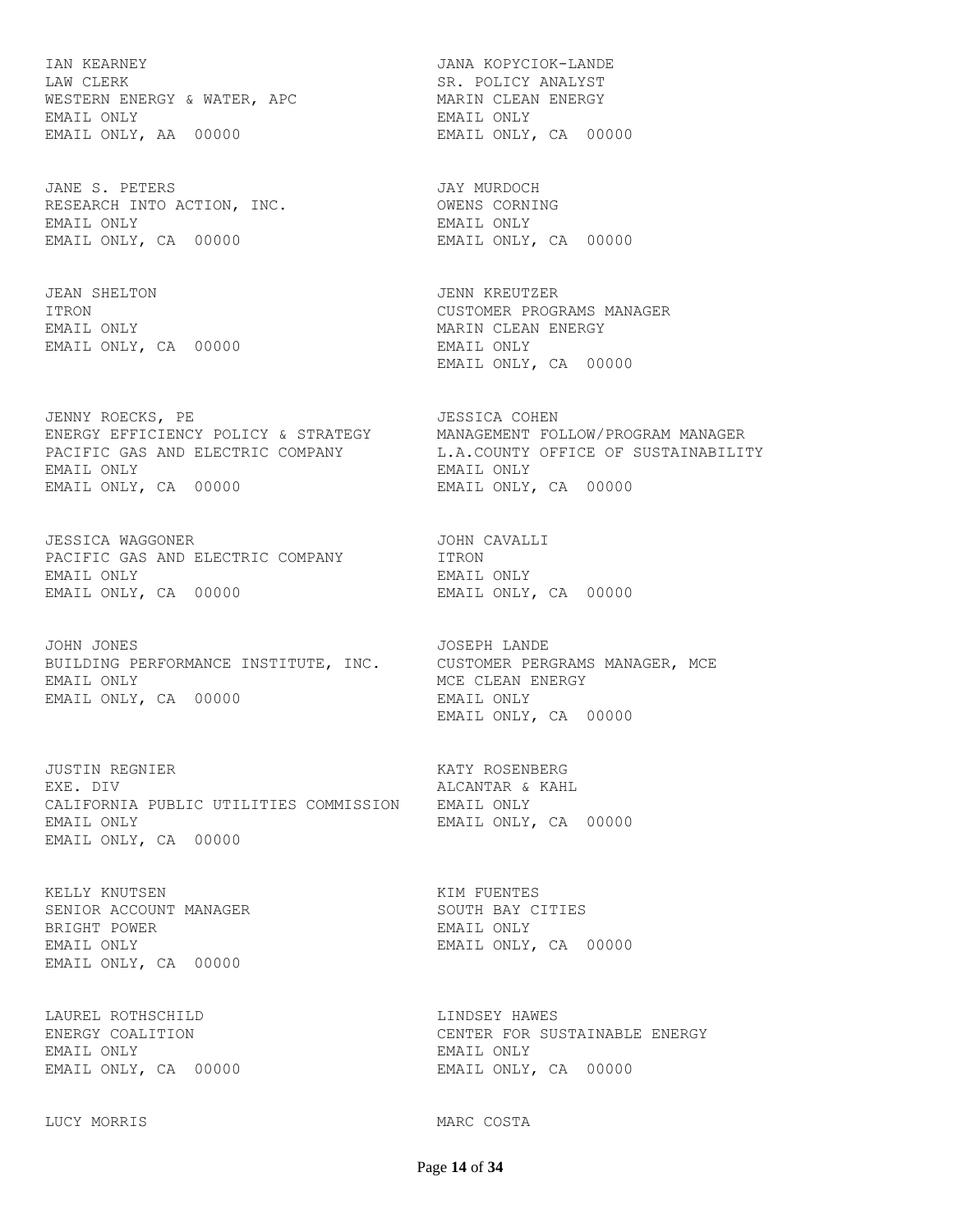PACIFIC GAS AND ELECTRIC COMPANY ENERGY COALITION EMAIL ONLY EMAIL ONLY EMAIL ONLY, CA 00000 EMAIL ONLY, CA 00000

MARK SIPPOLA 1999 MARK MATT BOGOSHIAN EMAIL ONLY REV EMAIL ONLY, CA 00000 EMAIL ONLY

MATTHEW VESPA MCC REGULATORY STAFF ATTORNEY **MARIN CLEAN ENERGY** EARTHJUSTICE EMAIL ONLY 50 CALIFORNIA ST., SUITE 500 SAN FRANCISCO, CA 00000

MEGHAN DEWEY **MERRIAN BORGESON** MGR - EE POLICY / STRATEGY SR. SCIENTIST EMAIL ONLY EMAIL ONLY EMAIL ONLY, CA 00000 EMAIL ONLY, CA 00000

MICHAEL NGUYEN MICHAEL NORBECK EMAIL ONLY EMAIL ONLY

MICHAEL YEE **MIKE RUFO** SOUTHERN CALIFORNIA GAS COMPANY **ITRON** EMAIL ONLY EMAIL ONLY EMAIL ONLY, CA 00000 EMAIL ONLY, CA 00000

MISTI BRUCERI MOHIT CHHABRA MISTI BRUCERI & ASSOCIATES, LLC SCIENTIST EMAIL ONLY, CA 00000 EMAIL ONLY

MYRON GRAESSLE NANCY SARACINO EMAIL ONLY EMAIL ONLY EMAIL ONLY, CA 00000 EMAIL ONLY, AA 00000

NIKHIL GANDHI PATRICK FERGUSON EMAIL ONLY ATTORNEY

PATRICK THACHER QUA VALLERY EMAIL ONLY NOTE AND MOST MUST MUST A SERIES AND MUST MUST A SERIES AND MUST A MUST A MUST A MUST A MUST A MUST

CALIFORNIA AIR RESOURCES BOARD CHIEF STRATEGY OFFICER & GEN.COUNSEL EMAIL ONLY, CA 00000

PACIFIC GAS AND ELECTRIC COMPANY NATURAL RESOURCES DEFENSE COUNCIL

PACIFIC GAS AND ELECTRIC COMPANY EMAIL ONLY, CA 00000

EMAIL ONLY NATURAL RESOURCES DEFENSE COUNCIL EMAIL ONLY, CA 00000

LOCKEED MARTIN ENERGY WESTERN ENERGY & WATER, APC

EMAIL ONLY, CA 00000 DAVIS WRIGHT TREMAINE, LLP EMAIL ONLY EMAIL ONLY, CA 00000

MCE CLEAN ENERGY **CUSTOMER PROGRAMS SPECIALIST**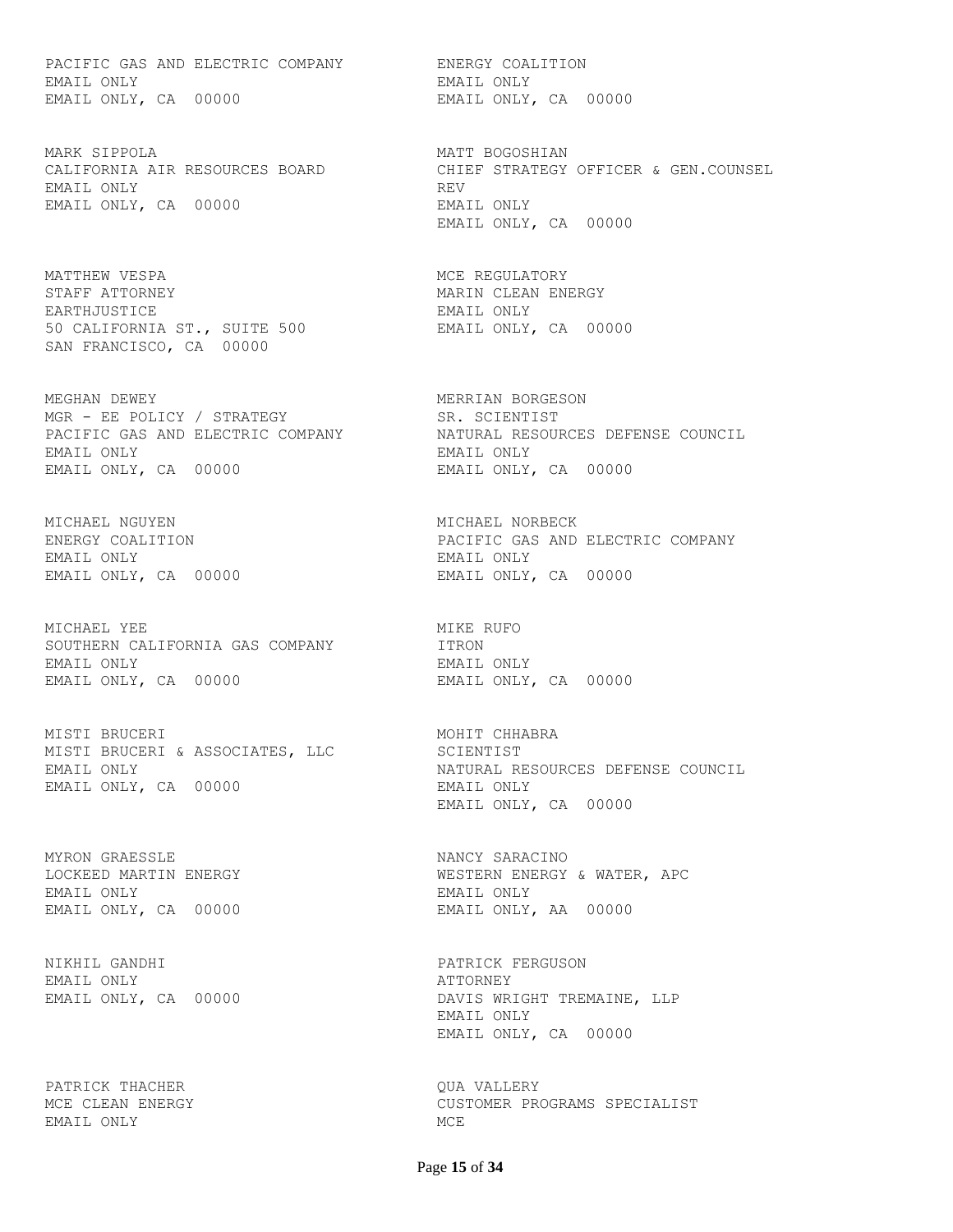RAFAEL FRIEDMANN REBECCA HAUSHEER PACIFIC GAS AND ELECTRIC COMPANY FINALL ONLY PACIFIC GAS AND ELECTRIC COMPANY FEMAIL ONLY EMAIL ONLY, CA 00000 EMAIL ONLY, CA 00000

REGULATORY CLERK REGULATORY RICARDO AMON EMAIL ONLY, CA 00000 UC - DAVIS

ROBERTO DEL REAL SOLO SEAN MACKAY EMAIL ONLY EMAIL ONLY EMAIL ONLY, CA 00000 EMAIL ONLY, CA 00000

SERGIO ROJAS SHAHANA SAMIULLAH EMAIL ONLY EMAIL ONLY EMAIL ONLY, CA 00000 EMAIL ONLY, CA 00000

STEPHEN GUNTHER STEVEN KELLY CENTER FOR SUSTAINABLE ENERGY POLICY DIR EMAIL ONLY, CA 00000 PO BOX 1287

SUSIE BERLIN TAMARA DZUBAY ATTORNEY AT LAW REGULATORY AFFAIRS MANAGER LAW OFFICES OF SUSIE BERLIN ECOBEE EMAIL ONLY EMAIL ONLY EMAIL ONLY, CA 00000 EMAIL ONLY, AA 00000

TAMI RASMUSSEN TIM OLSEN EVERGREEN ECONOMICS ENERGY COALITION EMAIL ONLY EMAIL ONLY

VALERIE KAO WILLIAM HEBERGER ALJ DIVISION PROGRAM ANALYST CALIFORNIA PUBLIC UTILITIES COMMISSION CAEATFA EMAIL ONLY EMAIL ONLY EMAIL ONLY, CA 00000 EMAIL ONLY, CA 00000

EMAIL ONLY, CA 00000

BRAUN BLAISING SMITH WYNNE, PC FOOD INDUSTRY ENERGY SPECIALIST EMAIL ONLY CALIF. INST. OF FOOD & AGRI. RESEARCH EMAIL ONLY EMAIL ONLY, CA 00000

MAROMA ENERGY SERVICES PACIFIC GAS AND ELECTRIC COMPANY

SOUTHERN CALIFORNIA GAS COMPANY SOUTHERN CALIFORNIA EDISON COMPANY

EMAIL ONLY INDEPENDENT ENERGY PRODUCERS ASSOCIATION SLOUGHHOUSE, CA 00000

EMAIL ONLY, CA 00000 BMAIL ONLY, CA 00000

 FOR: CA ALTERNATIVE ENERGY AND ADVANCED TRANSPORTATION FINANCING AUTHORITY (CAEATFA)

MRW & ASSOCIATES, LLC **EXECUTE SECURIT ASSOCIATES**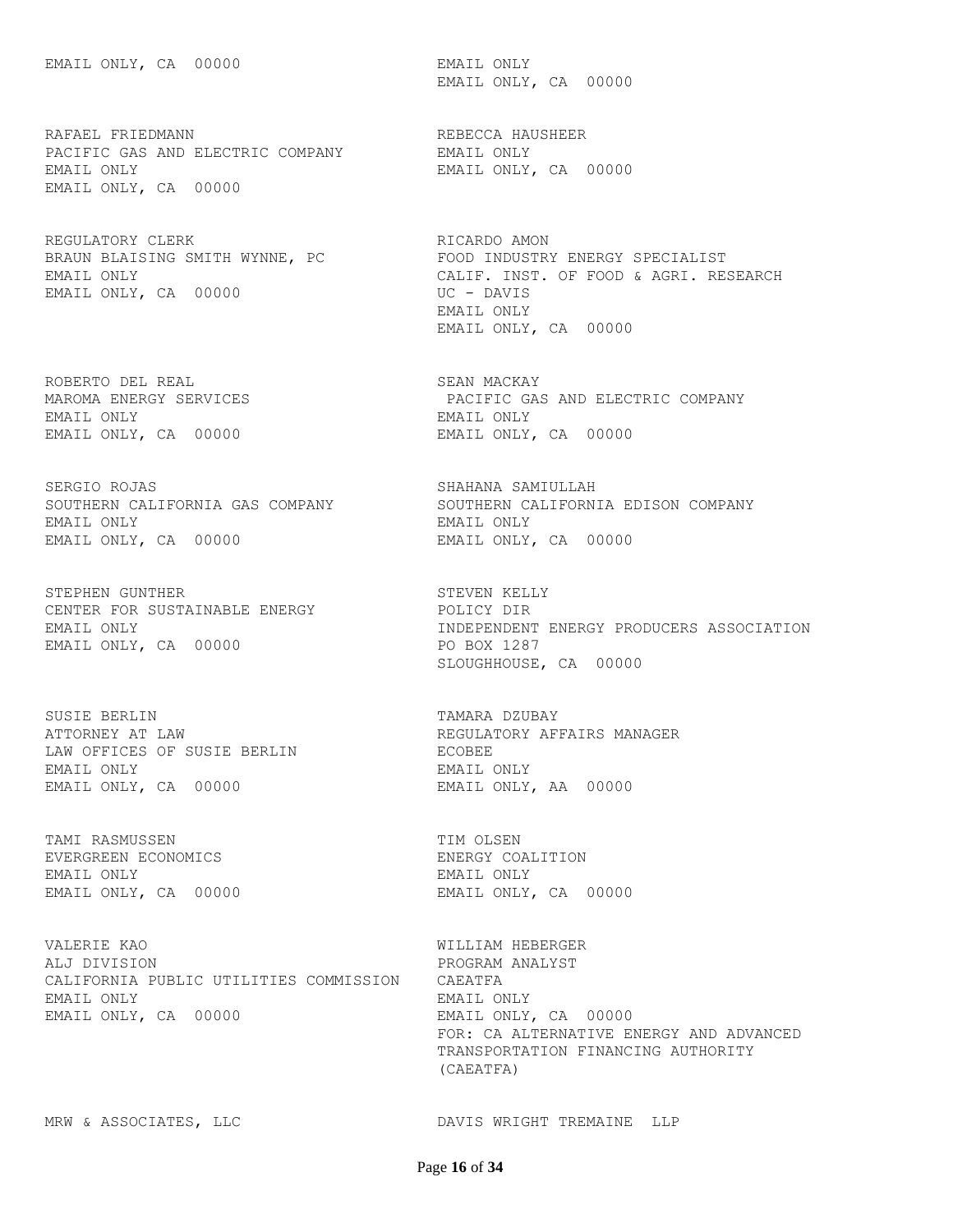EMAIL ONLY EMAIL ONLY

HERTER ENERGY **ROBERT KASMAN** EMAIL ONLY, CA 00000 EMAIL ONLY

JEFF PERKINS BRAD KATES 120 WATER STREET, SUITE 350 1000 WINTER STREET NORTH ANDOVER, MA 01845 WALTHAM, MA 02451

ERIKA DIAMOND LAURA KIER VP - UTILITY & MKT SRVCS ENERGYHUB ENERGYHUB 232 3RD STREET 232 3RD STREET, SUITE 201 BROOKLYN, NY 11215 BROOKLYN, NY 11215

RUTH HUPART **ALL** LUNA 1220 19TH STREET, NW, STE. 800 LITIGATION ASSISTANT WASHINGTON, DC 20036 EARTHJUSTICE

KATHERINE JOHNSON **RACHEL HOLMES** 1033 LINDFIELD DRIVE 7400 EXCELSIOR BLVD. FREDERICK, MD 21702 MINNEAPOLIS, MN 55426

JACK CAMERON BEN LIPSCOMB PRESIDENT **NATIONAL COMFORT INSTITUTE** APPLIANCES RECYCLING CENTERS OF AM., INC 375 DEER TRAIL 7400 EXCELSIOR BLVD WHITEFISH, MT 59937 MINNEAPOLIS, MN 55426-4517

JAKE SCHLESINGER **KELLY CRANDALL** KEYES & FOX LLP THE SECOND FOR RESEARCH, LLC 1580 LINCOLN STREET, SUITE 880 1580 LINCOLN ST., STE. 800 DENVER, CO 80203 DENVER, CO 80203

CAMERON BROOKS **PETER C. JACOBS** E9 ENERGY INSIGHT BUILDING METRICS INC. BOULDER, CO 80304 BOULDER, CO 80304

DAVID C. CLARK **JULIE RICHARDSON** ADVISOR PRESIDENT ENERGY EFFICIENCY INC. THE RESERCY EFFICIENCY INC. ST. GEORGE, UT 84770 ST. GEORGE, UT 84770

EMAIL ONLY, CA 00000 EMAIL ONLY, CA 00000

EMAIL ONLY PACIFIC GAS AND ELECTRIC COMPANY EMAIL ONLY, CA 00000-0000

ERS OPINION DYNAMICS CORPORATION

 1625 MASSACHUSETTS AVE., N.W., STE. 702 WASHINGTON, DC 20036-2243

JOHNSON CONSULTING GROUP APPLIANCES RECYCLING CENTER OF AM., INC.

1877 BROADWAY, SUITE 100 2540 FRONTIER AVE. SUITE 100

595 S. BLUFF ST., NO. 5 595 S. BLUFF ST., NO. 5 FOR: ENERGY EFFICIENCY INC. (EEI)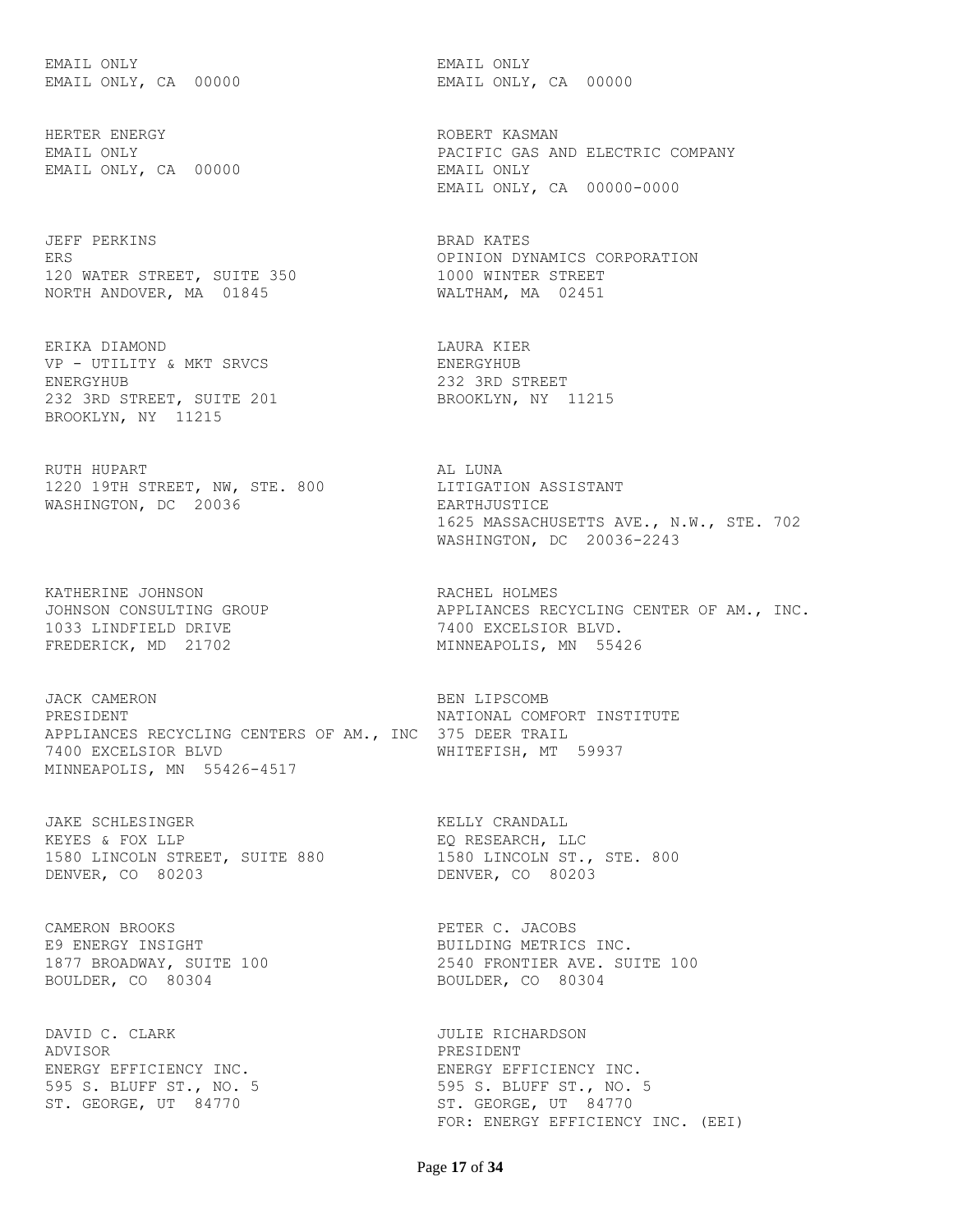CYNTHIA K. MITCHELL **ALMA MENA WILLIAMSON** 

ANDREW NIH ANDREW STEINBERG LOS ANGELES, CA 90013 **120 SEPTE STAGE STAGE STAGE STAGE STAGE STAGE STAGE STAGE STAGE STAGE STAGE STAGE STAGE** 

BENJAMIN PIIRU **BRIAN K. JOHNSTON** ENERGY EFFICIENCY POLICY & SUPPORT SOUTHERN CALIFORNIA GAS COMPANY SOUTHERN CALIFORNIA GAS COMPANY 555 W. 5TH STREET 555 WEST 5TH STREET THE LOS ANGELES, CA 90013 LOS ANGELES, CA 90013

CHERYL WYNN CHRIS STEPHENS CALIF PUBLIC UTILITIES COMMISSION REGULATORY POLICY ADVISOR ENERGY EFFICIENCY BRANCH SOUTHERN CALIFORNIA GAS COMPANY 320 West 4th Street Suite 500 555 W. FIFTH ST. GT19A8 Los Angeles, CA 90013 LOS ANGELES, CA 90013

DARREN HANWAY DAVID KIM SOUTHERN CALIFORNIA GAS COMPANY SOUTHERN CALIFORNIA GAS COMPANY 555 WEST FIFTH ST., MAIL STOP GT19A7 555 WEST 5TH STREET LOS ANGELES, CA 90013 LOS ANGELES, CA 90013

DERRICK CLIFTON **ELIZABETH BAIRES** SOUTHERN CALIFORNIA GAS COMPANY REGULATORY MGR 555 W. 5TH STREET SOUTHERN CALIFORNIA GAS COMPANY LOS ANGELES, CA 90013 555 W. FIFTH ST., GT14D6

ERIC S. GRESSLER ERIN PALERMO SENIOR COUNSEL SOUTHERN CALIFORNIA GAS COMPANY SOUTHERN CALIFORNIA GAS COMPANY 555 W 5TH STREET 555 WEST FIFTH STREET, GT14E7 LOS ANGELEES, CA 90013 LOS ANGELES, CA 90013

JEFF SALAZAR JESSE JOHN MARTINEZ SOUTHERN CALIFORNIA GAS COMPANY SEMPRA UTILITIES 555 W. FIFTH STREET, GT14D6 555 W. 5TH ST LOS ANGELES, CA 90013 LOS ANGELES, CA 90013

JOSEPH MOCK JOYCE KWOK REGULATORY CASE MGR. THE REGULATORY CASE MORE CUSTOMER PROGRAMS & ASSISTANCE SOUTHERN CALIFORNIA GAS COMPANY SOUTHERN CALIFORNIA GAS COMPANY 555 WEST 5TH ST., STE 1400, GT14D6 555 WEST FIFTH STREET, GT19A7 LOS ANGELES, CA 90013 LOS ANGELES, CA 90013

ENERGY ECONOMICS INC. THE SOUTHERN CALIFORNIA GAS COMPANY 530 COLGATE COURT 555 W. 5TH STREET, M.L. 19A7 RENO, NV 89503 and the set of the set of the set of the set of the set of the set of the set of the set of the set of the set of the set of the set of the set of the set of the set of the set of the set of the set of the s

SOUTHERN CALIFORNIA GAS COMPANY REGULATORY POLICY & REPORTING MGR. 555 WEST FIFTH ST., GT19A7 SOUTHERN CALIFORNIA GAS COMPANY LOS ANGELES, CA 90013

LOS ANGELES, CA 90013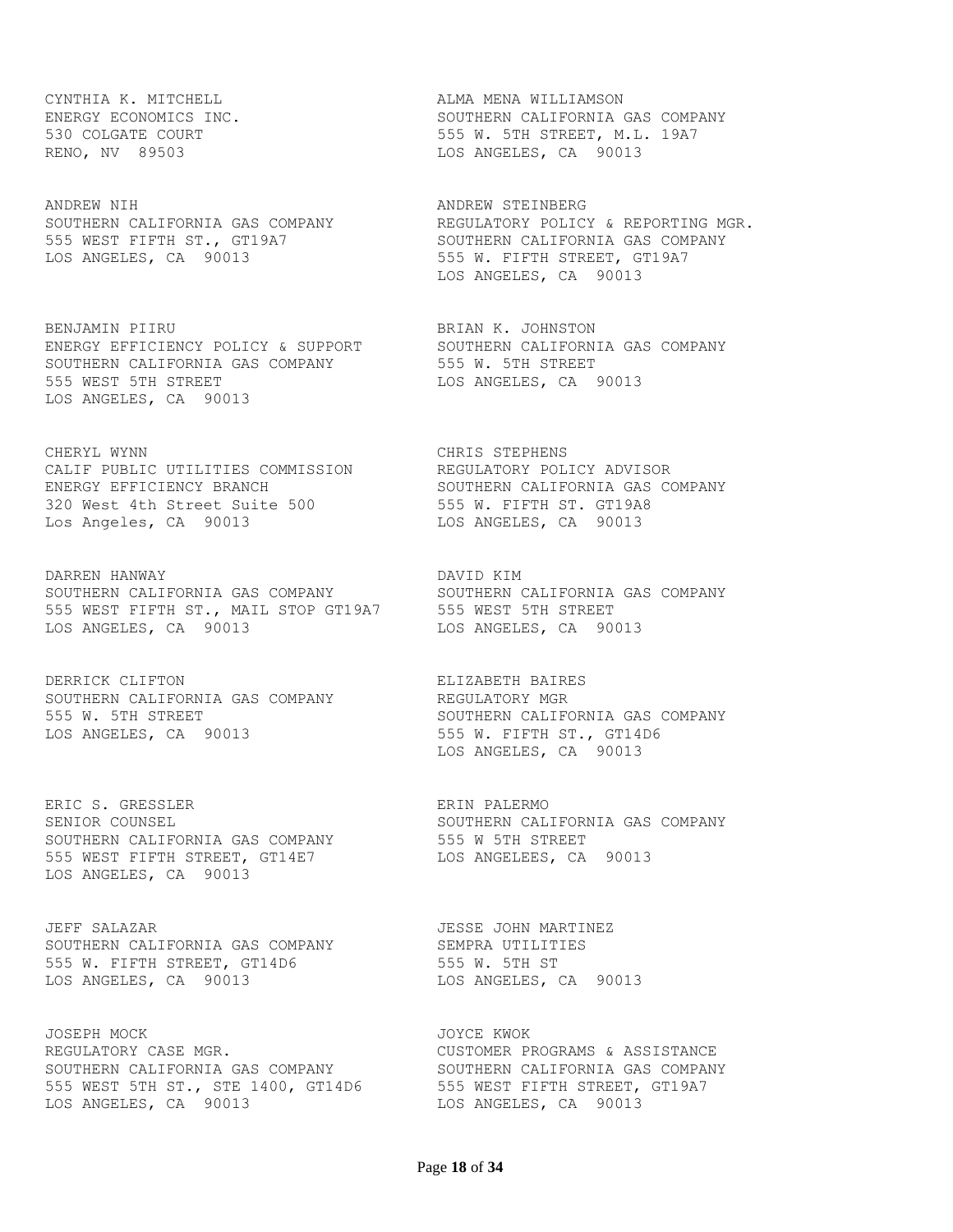KAPIL KULKARNI LETICIA AYALA CALIF PUBLIC UTILITIES COMMISSION SOUTHERN CALIFORNIA GAS COMPANY ENERGY EFFICIENCY BRANCH 555 WEST 5TH STREET 320 West 4th Street Suite 500 LOS ANGELES, CA 90013 Los Angeles, CA 90013

MARK HERVEY **MARK HUERTA** SOUTHERN CALIFORNIA GAS COMPANY SOUTHERN CA GAS COMPANY 555 W. FIFTH STREET **555 WEST 5TH STREET** LOS ANGELES, CA 90013 LOS ANGELES, CA 90013

PAMELA WU PAUL DEANG REGULATORY CASE MGR. THE CUSTOMER PROGRAM SOUTHERN CALIFORNIA GAS COMPANY SOUTHERN CALIFORNIA GAS COMPANY 555 W. FIFTH STREET, GT14D6 555 W. 5TH STREET LOS ANGELES, CA 90013 LOS ANGELES, CA 90013

RONALD VAN DER LEEDEN VANESSA GOMEZ DIR. - REGULATORY AFFAIRS REGULATORY POLICY ADVISOR SOUTHERN CALIFORNIA GAS COMPANY SOUTHERN CALIFORNIA GAS COMPANY 555 W. FIFTH STREET, GT14D6 555 W. FIFTH ST. GT19A8 LOS ANGELES, CA 90013 LOS ANGELES, CA 90013

CARLOS A. H. VAQUERANO DREW M. BRAUER EXECUTIVE DIR. SR PROGRAM CONSULTANT SALVADORAN AMERICAN LEADERSHIP FRONTIER ENERGY 1625 WEST OLYMPIC BLVD. 800 W 6TH ST. SUITE 1250 LOS ANGELES, CA 90015 LOS ANGELES, CA 90017 FOR: SALVADORAN AMERICAN LEADERSHIP AND EDUCATIONAL FUND (SALEF)

NANCY BARBA NANCY BARBA BKI FRONTIER ENERGY 800 W 6TH STREET, NO. 1250 800 W. 6TH ST., SUITE 1250 LOS ANGELS, CA 90017 LOS ANGELES, CA 90017 FOR: SOCALREN

SAHAR ABBASZADEH SARA GERSEN ARUP STAFF ATTORNEY 900 WILSHIRE BOULEVARD 19TH FLOOR EARTHJUSTICE LOS ANGELES, CA 90017 800 WILSHIRE BLVD., STE. 1000

LUJUANA MEDINA MINH LE COUNTY OF LOS ANGELES COUNTY OF LOS ANGELES

JORGE SALAZAR **KIM MOWERY** SOUTHERN CALIFORNIA GAS COMPANY SOUTHERN CALIFORNIA GAS COMPANY

LOS ANGELES, CA 90017

MANAGER GEN. MGR. - OFFICE OF SUSTAINABILITY 1100 NORTH EASTERN AVENUE 1100 NORTH EASTERN AVENUE LOS ANGELES, CA 90063 LOS ANGELES, CA 90063-3200 FOR: COUNTY OF LOS ANGELES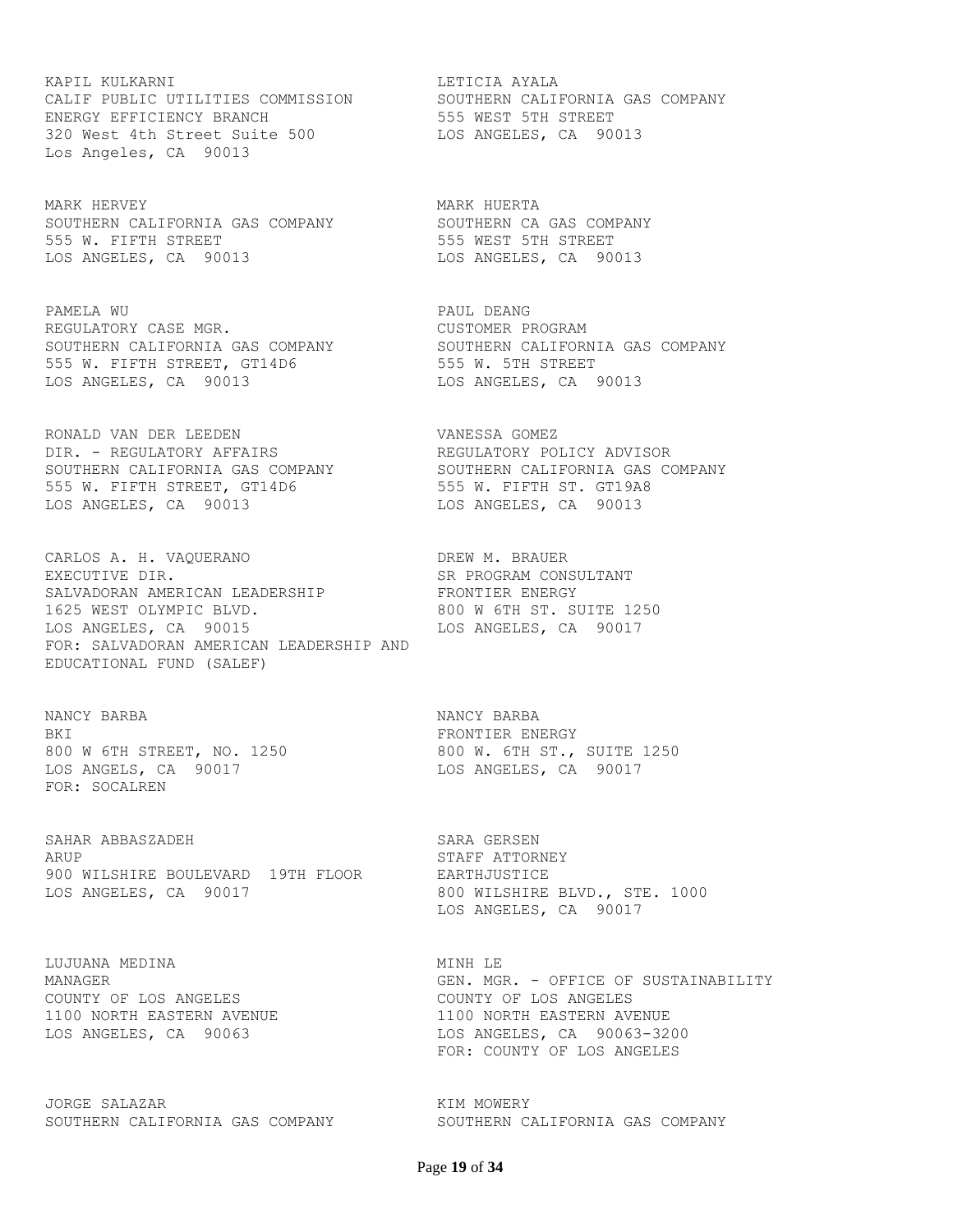DOWNEY, CA 90241 DOWNEY, CA 90241

MEGAN JIMENEZ **LENA LUNA** SOUTHERN CALIFORNIA GAS COMPANY SR. ENERGY PROJECT MGR.

INGER GOODMAN **AARON** KLEMM JUST ENERGY SOLUTIONS INC. CHIEF, ENERGY & SUSTAINABILITY 6 CENTERPOINTE DRIVE, SUITE 750 CALIFORNIA STATE UNIVERSITY LA PALMA, CA 90623-2520 401 GOLDEN SHORE

GREGORY S.G. KLATT GEORGE WILTSEE ATTORNEY CLEAN POWER HOUSE, LLC DOUGLASS & LIDDELL 19809 TERRI DRIVE 4766 PARK GRANADA, STE. 209 CANYON COUNTRY, CA 91351 CALABASAS, CA 91302

BASU MUKHERJEE, P.E. AIMEE WONG GLOBAL ENERGY SERVICES, INC. SOUTHERN CALIFORNIA EDISON 22815 LAZY TRAIL ROAD 1515 WALNUT GROVE DIAMOND BAR, CA 91765 ROSEMEAD, CA 91770

BRANDON SANDERS **CASE ADMINISTRATION** ROSEMEAD, CA 91770 ROSEMEAD, CA 91770

CHARISSE BURNETT CODY MORGAN TAYLOR SO. CALIFORNIA EDISON COMPANY SR MGR - REGULATORY ROSEMEAD, CA 91770 8631 RUSH ST

JANE LEE COLE **Southern COMBS, ESQ.** SOUTHERN CALIFORNIA EDISON COMPANY SR. ATTORNEY 2244 WALNUT GROVE AVE. THE SOUTHERN CALIFORNIA EDISON COMPANY ROSEMEAD, CA 91770 2244 WALNUT GROVE AVENUE FOR: SOUTHERN CALIFORNIA EDISON COMPANY ROSEMEAD, CA 91770

LEGAL ADMIN LISA MAU SOUTHERN CALIFORNIA EDISON COMPANY SR. ADVISOR 2244 WALNUT GROVE AVE. / PO BOX 800 SOUTHERN CALIFORNIA EDISON COMPANY ROSEMEAD, CA 91770 8631 RUSH STREET

RICHARD SPERBERG BOB RAMIREZ ONSITE ENERGY CORP. DNV GL

9240 FIRESTONE BLVD 9240 FIRESTONE BLVD

9240 FIRESTONE BLVD SO. BAY CITIES COUNCIL OF GOVERNMENTS DOWNEY, CA 90241 20285 S. WESTERN AVE., STE. 100 TORRANCE, CA 90501

LONG BEACH, CA 90802-4210

PRESIDENT **Example 20 Terms of the USA PROJECT MANAGEMENT** AND COMPLIANCE

SOUTHERN CALIFORNIA EDISON COMPANY SOUTHERN CALIFORNIA EDISON COMPANY 2244 WALNUT GROVE AVE 2244 WALNUT GROVE AVENUE, PO BOX 800

1515 WALNUT GROVE AVENUE, 4TH FLR SOUTHERN CALIFORNIA EDISON COMPANY ROSEMEAD, CA 91770

ROSEMEAD, CA 91770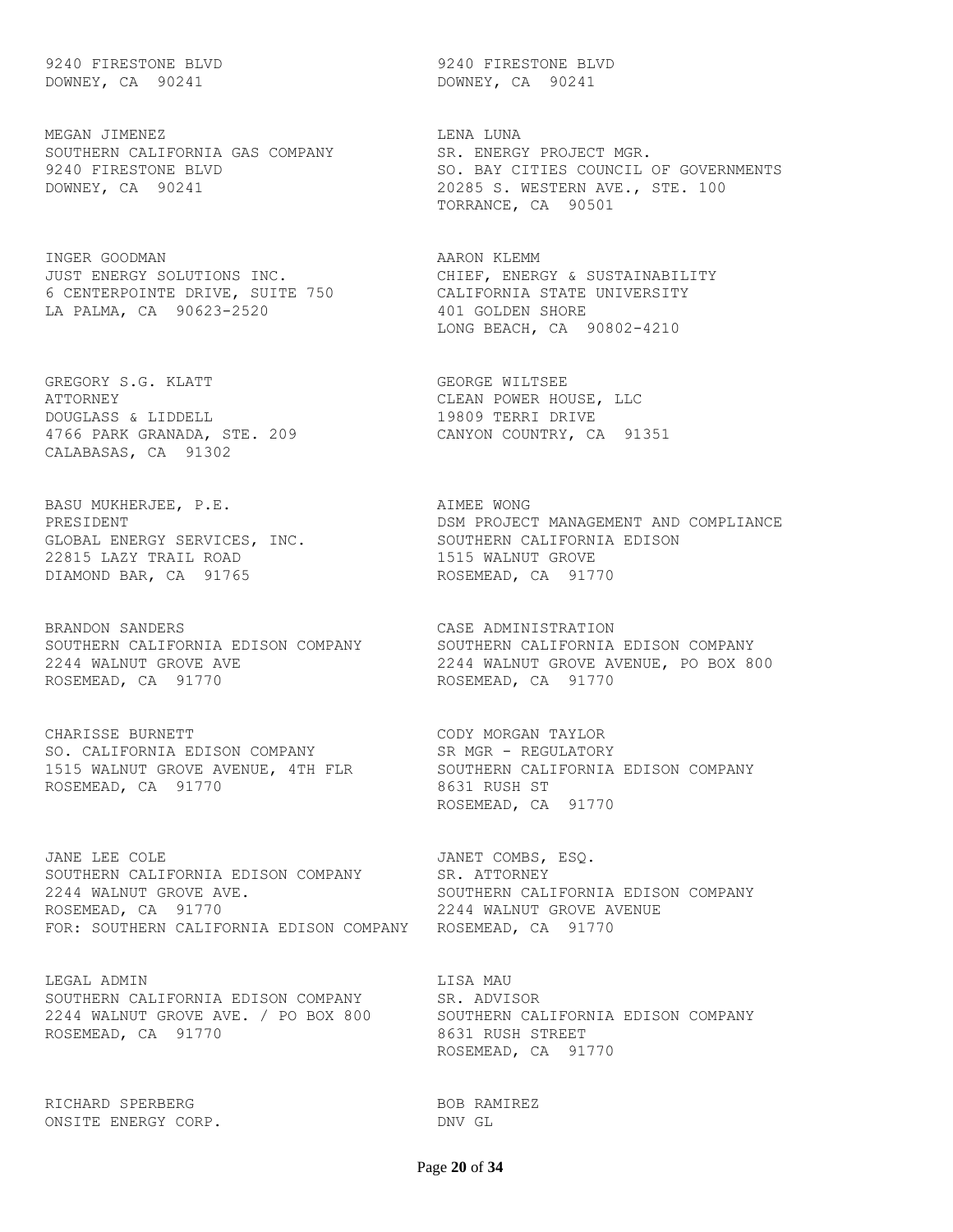2701 LOKER AVE. W., STE. 107 3605 FIFTH AVE. CARLSBAD, CA 92010 SAN DIEGO, CA 92013

MEGAN CAMPBELL **DONALD C. LIDDELL** OPINION DYNAMICS CORPORATION **ATTORNEY** 7590 FAY AVENUE, STE. 406 DOUGLASS & LIDDELL LA JOLLA, CA 92037 2928 2ND AVENUE

ANNLYN M. FAUSTINO BRITTNEY LEE REGULATORY CASE ANALYST & SUPPORT REGULATORY CASE MGR. SDG&E/SCGC SAN DIEGO GAS & ELECTRIC COMPANY 8330 CENTURY PARK COURT, CP31E 8330 CENTURY PARK COURT, CP32F SAN DIEGO, CA 92123 SAN DIEGO, CA 92123

ELAINE ALLYN ESAU GUARDADO SAN DIEGO GAS AND ELECTRIC **Example 19 FOST CASE REGULATORY CASE MGR** 

MICHELLE SOMERVILLE **EXECUTE SOMERVILLE** CASE MGR - REGULATORY SAN DIEGO GAS & ELECTRIC COMPANY SAN DIEGO GAS & ELECTRIC COMPANY 8690 BALBOA AVE 8330 CENTURY PARK COURT, CP 32F SAN DIEGO, CA 92123 SAN DIEGO, CA 92123

SACHU CONSTANTINE CENTRAL FILES DIR. OF POLICY SAN DIEGO GAS & ELECTRIC COMPANY CENTER FOR SUSTAINABLE ENERGY 8330 CENTURY PARK CT, CP31-E 9325 SKY PARK COURT, SUITE 100 SAN DIEGO, CA 92123-1530 SAN DIEGO, CA 92123 FOR: CENTER FOR SUSTAINABLE ENERGY

ATHENA BESA PAUL MARCONI CUSTOMER PROGAMS & POLICY MANAGER DIR SAN DIEGO GAS & ELECTRIC COMPANY BEAR VALLEY ELECTRIC SERVICE 8335 CENTURY PARK COURT, CP12H 42020 GARSTIN DRIVE / PO BOX 1547 SAN DIEGO, CA 92123-1569 BIG BEAR LAKE, CA 92315

SHEENA TRAN MARK GAINES 1 ADA, SUITE 100 1330 DANA PLACE

JEFF HIRSCH JOHN AVINA JAMES J. HIRSCH & ASSOCIATES ABRAXAS ENERGY CONSULTING, LLC 12185 PRESILLA ROAD 811 PALM STREET SANTA ROSA VALLEY, CA 93012-9243 SAN LUIS OBISPO, CA 93401

JON GRIESSER PAM BOLD

SAN DIEGO, CA 92103

8326 CENTURY PARK CT SAN DIEGO GAS & ELECTRIC COMPANY SAN DIEGO, CA 92123 8330 CENTURY PARK COURT, CP32F SAN DIEGO, CA 92123

ICF INTERNATIONAL INDEPENDENT CONSULTANT IRVINE, CA 92618 FULLERTON, CA 92831

CHAIR, RHTR CO-CHAIR / EXEC DIRC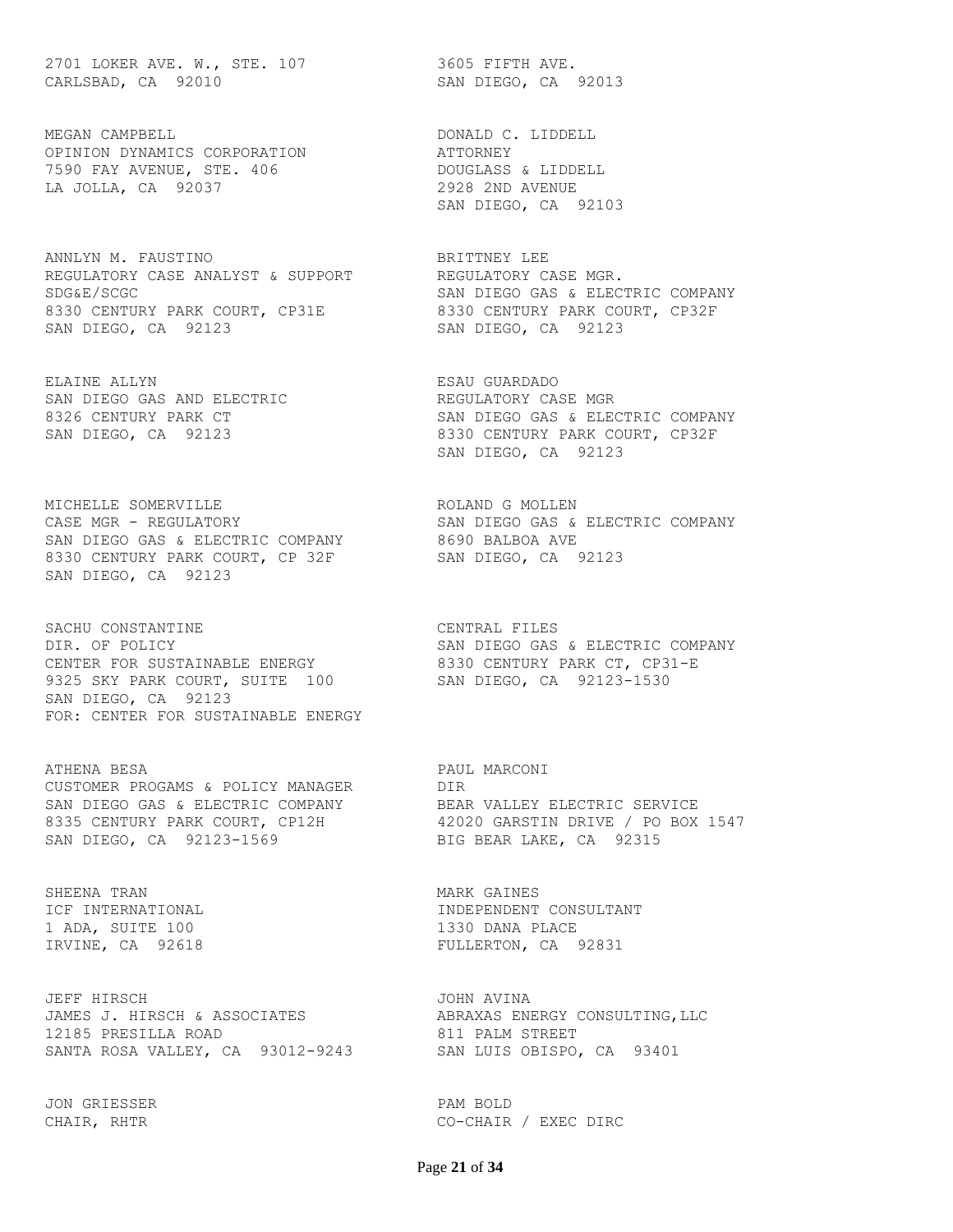RURAL HARD TO REACH LOCAL GOVT RURAL HARD TO REACH LOCAL GOVT. COUNTY OF SAN LUIS OBISPO HIGH SIERRA ENERGY FOUNDATION 976 OSOS STREET, SUITE 300 3343 N. MAIN, SUITE X6 SAN LUIS OBISPO, CA 93401 MAMMOTH LAKES, CA 93546 FOR: RURAL HARD TO REACH LOCAL FOR: RURAL HARD TO REACH LOCAL (RHTR) (RHTR)

DEEANN TOZLIAN **COREY GRACE** STRATEGIC PLANNING RESEARCH MGR BESOURCE INNOVATIONS RICHARD HEATH & ASSOCIATES, INC. 719 MAIN STREET 590 W LOCUST AVENUE, SUITE 103 HALF MOON BAY, CA 94019 FRESNO, CA 93650

LISA SCHMIDT JORDANA TEMLOCK HOME ENERGY ANALYTICS BIDGELY, INC 13061 BYRD LN 110 PIONEER WAY

KIM SPRINGER STEPHEN STOLTE COUNTY OF SAN MATEO COUNTY OF SAN MATEO 455 COUNTY CENTER, 4TH FL. 400 COUNTY CENTER REDWOOD CITY, CA 94063 REDWOOD CITY, CA 94063 FOR: COUNTY OF SAN MATEO

NICK BROD DIANA S. GENASCI CLEARESULT REGULATORY AFFAIRS

IROSS NAKASONE JOANNA PEREZ-GREEN PLANNING & REGULATORY COMPLIANCE CPUC - ENERGY SAN FRANCISCO PUBLIC UTILITES COMMISSION 505 VAN NESS AVE. 525 GOLDEN GATE AVE., 7TH FL. SAN FRANCISCO, CA 94102 SAN FRANCISCO, CA 94102

KATHLEEN BRYAN CLEANPOWER SF REGULATORY DEPT OF THE ENVIRONMENT SFPUC CITY AND COUNTY OF SAN FRANCISCO 525 GOLDEN GATE AVE. 1455 MARKET STREET, SUITE 1200 SAN FRANCISCO, CA 94102 SAN FRANCISCO, CA 94102

AMANDA CHRISTENSON ASHLYN KONG ROOM 7533 AREA 505 VAN NESS AVENUE 505 VAN NESS AVENUE SAN FRANCISCO, CA 94102-3214 SAN FRANCISCO, CA 94102-3214

BRIAN KORPICS CHRISTINA TOROK CALIF PUBLIC UTILITIES COMMISSION CALIF PUBLIC UTILITIES COMMISSION

GOVERNMENT PARTNERSHIPS WORKING GROUP GOVERNMENT PARTNERSHIPS' WORKING GROUP

LOS ALTOS, CA 94022 MOUNTIAN VIEW, CA 94041

OFFICE OF SUSTAINABILITY COORDINATOR - OFFICE OF SUSTAINABILITY

1100 GRUNDY LANE, STE. 100 SOUTHERN CALIFORNIA EDISON COMPANY SAN BRUNO, CA 94066 601 VAN NESS AVENUE, SUITE 2030 SAN FRANCISCO, CA 94102

CALIF PUBLIC UTILITIES COMMISSION CALIF PUBLIC UTILITIES COMMISSION ELECTRICITY PRICING AND CUSTOMER PROGRAM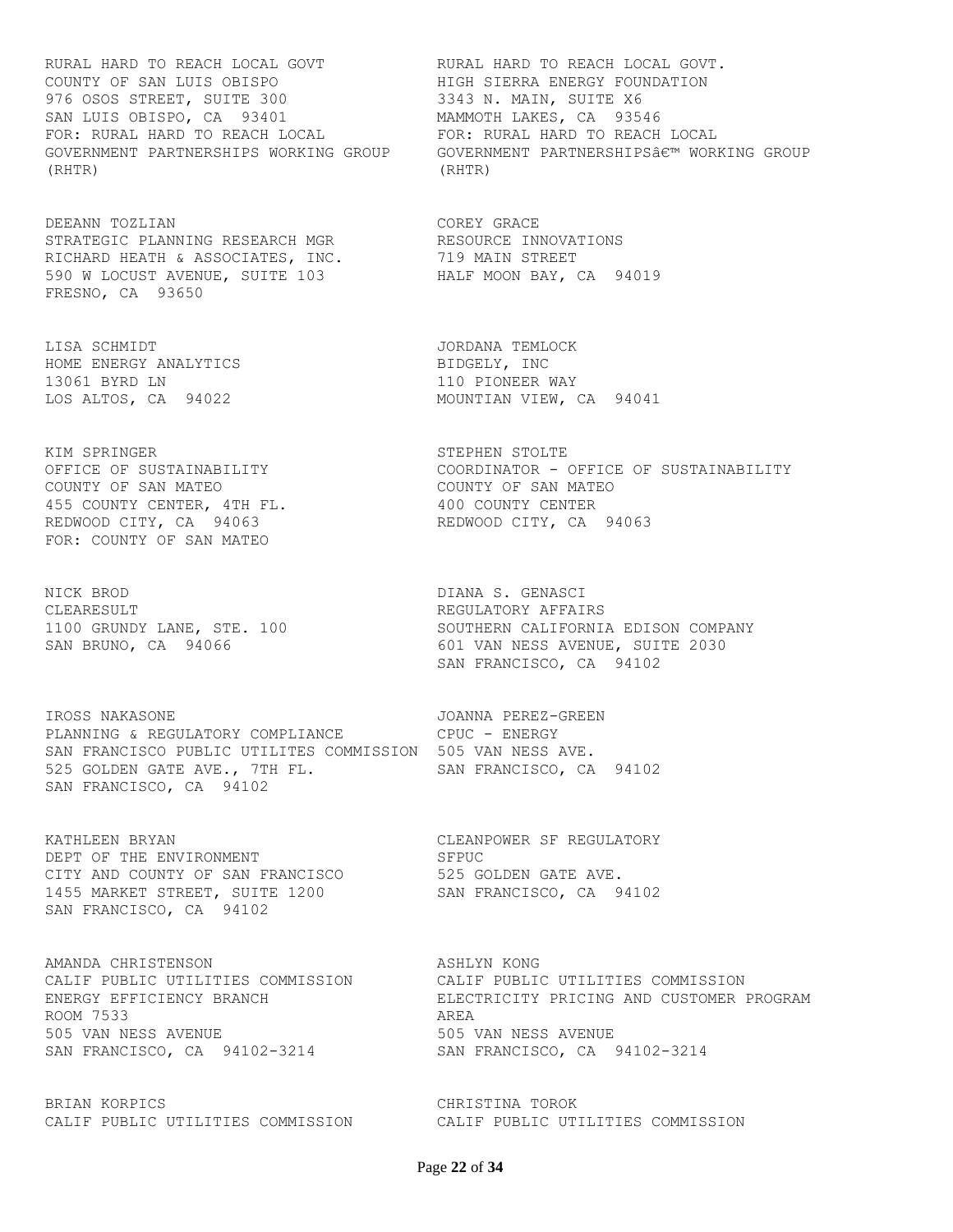AREA ROOM 7533 505 VAN NESS AVENUE 505 VAN NESS AVENUE

CALIF PUBLIC UTILITIES COMMISSION CALIF PUBLIC UTILITIES COMMISSION COMMISSIONER RANDOLPH LEGAL DIVISION ROOM 5018 ROOM 4107 505 VAN NESS AVENUE 505 VAN NESS AVENUE SAN FRANCISCO, CA 94102-3214 SAN FRANCISCO, CA 94102-3214

ERICA PETROFSKY ERIK JOHNSON CALIF PUBLIC UTILITIES COMMISSION CALIF PUBLIC UTILITIES COMMISSION DEMAND RESPONSE, CUSTOMER GENERATION, AN ENERGY EFFICIENCY BRANCH AREA AREA 505 VAN NESS AVENUE 505 VAN NESS AVENUE SAN FRANCISCO, CA 94102-3214 SAN FRANCISCO, CA 94102-3214

HAFIZ BELLO JACOB RUDOLPH CALIF PUBLIC UTILITIES COMMISSION CALIF PUBLIC UTILITIES COMMISSION ENERGY EFFICIENCY BRANCH ENERGY EFFICIENCY BRANCH AREA AREA 505 VAN NESS AVENUE<br>
SAN FRANCISCO, CA 94102-3214<br>
SAN FRANCISCO, CA 94102-3214 SAN FRANCISCO, CA 94102-3214 SAN FRANCISCO, CA 94102-3214

JASON ORTEGO JASON SYMONDS CALIF PUBLIC UTILITIES COMMISSION CALIF PUBLIC UTILITIES COMMISSION COMMISSIONER RANDOLPH ENERGY EFFICIENCY BRANCH AREA AREA 505 VAN NESS AVENUE 505 VAN NESS AVENUE SAN FRANCISCO, CA 94102-3214 SAN FRANCISCO, CA 94102-3214

JESSICA ALLISON KIRSTEN HO AREA AREA 505 VAN NESS AVENUE 505 VAN NESS AVENUE SAN FRANCISCO, CA 94102-3214 SAN FRANCISCO, CA 94102-3214

LEUWAM TESFAI SHELLY LYSER ROOM 5137 AREA 505 VAN NESS AVENUE 505 VAN NESS AVENUE SAN FRANCISCO, CA 94102-3214 SAN FRANCISCO, CA 94102-3214

SOPHIE BABKA STEPHEN CASTELLO CALIF PUBLIC UTILITIES COMMISSION CALIF PUBLIC UTILITIES COMMISSION AREA AREA 505 VAN NESS AVENUE 505 VAN NESS AVENUE SAN FRANCISCO, CA 94102-3214 SAN FRANCISCO, CA 94102-3214

PRESIDENT BATJER ENERGY EFFICIENCY BRANCH SAN FRANCISCO, CA 94102-3214 SAN FRANCISCO, CA 94102-3214

CHRISTINE POWELL<br>CALIF PUBLIC UTILITIES COMMISSION CALIF PUBLIC UTILITIES COMMISSION

CALIF PUBLIC UTILITIES COMMISSION CALIF PUBLIC UTILITIES COMMISSION ENERGY EFFICIENCY BRANCH ELECTRICITY PRICING AND CUSTOMER PROGRAM

CALIF PUBLIC UTILITIES COMMISSION CALIF PUBLIC UTILITIES COMMISSION COMMISSIONER SHIROMA ELECTRICITY PRICING AND CUSTOMER PROGRAM

ELECTRICITY PRICING AND CUSTOMER PROGRAM ELECTRICITY PRICING AND CUSTOMER PROGRAM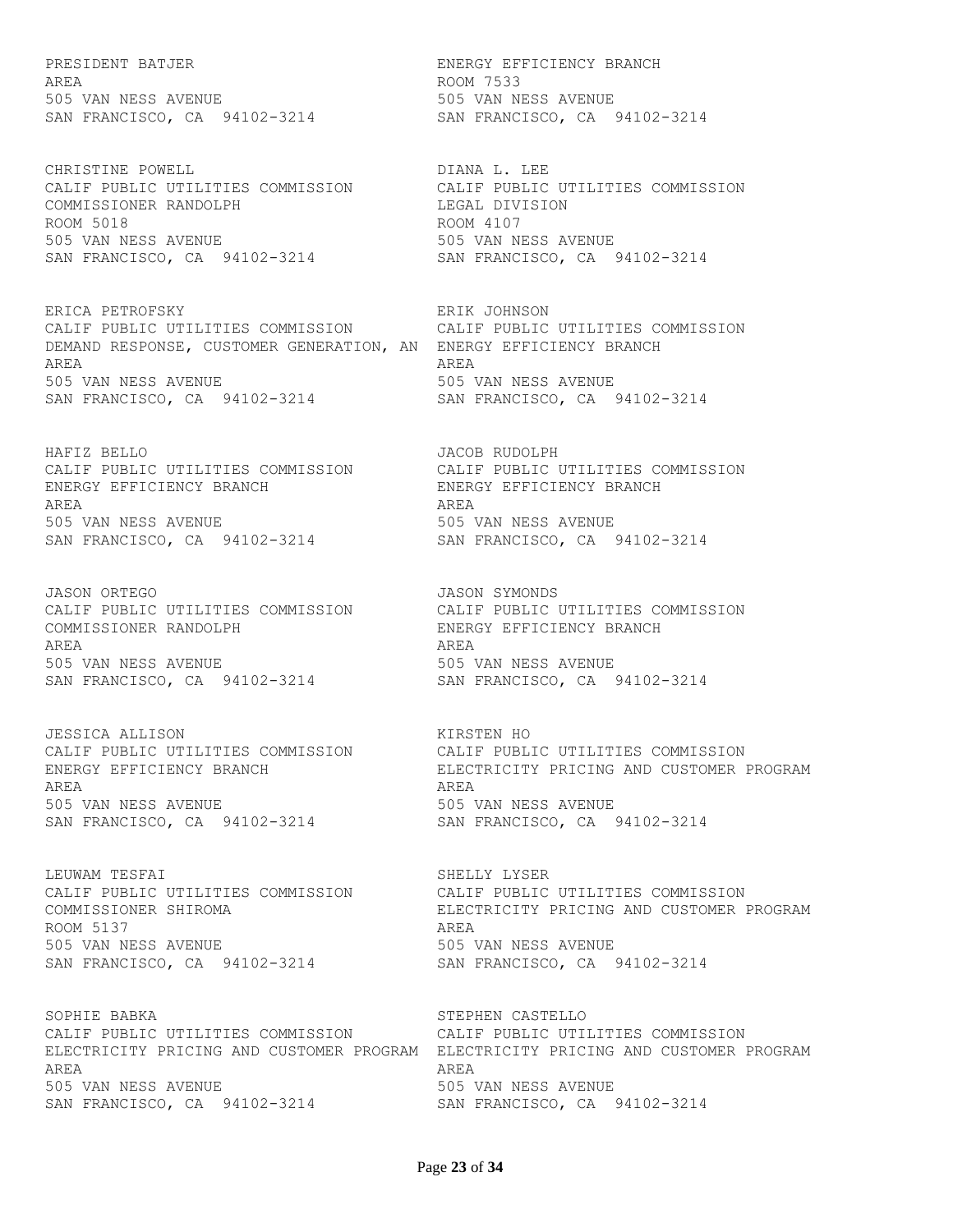THERESA L. MUELLER **JESSIE DENVER** CITY HALL, ROOM 234 1455 MARKET STREET, STE. 1200 1 DR. CARLTON B. GOODLETT PLACE SAN FRANCISCO, CA 94103 SAN FRANCISCO, CA 94102-4682

LOWELL CHU CHU ALYSSA BRUNER SR. ENERGY EFFICIENCY SPECIALIST STRATEGIC ANALYST 1455 MARKET ST., SUITE 1200 DESK: 956A SAN FRANCISCO, CA 94103 245 MARKET STREET

AMUL SATHE AMY BARR NAVIGANT CONSULTING **EXAMPLE SETTE** CAS AND ELECTRIC COMPANY 1 MARKET ST., SPEAR TOWER STE.1200 77 BEALE STREET, MC B23A SAN FRANCISCO, CA 94105 SAN FRANCISCO, CA 94105

ANDREW LEE **ANGELA** TORR

BRUCE PERLSTEIN **BUCHALTER DOCKET** DIRECTOR, ADVISORY **BUCHALTER** 55 SECOND ST., STE. 1400 SAN FRANCISCO, CA 94105 SAN FRANCISCO, CA 94105

CARA GOLDENBERG CARA CHRIS KATO 201 MISSION STREET, SUITE 1200 245 MARKET STREET, N6G SAN FRANCISCO, CA 94105 SAN FRANCISCO, CA 94105

DAVID POSTER **DEREK JONES** PACIFIC GAS AND ELECTRIC COMPANY NAVIGANT CONSULTING, INC. SAN FRANCISCO, CA 94105 SAN FRANCISCO, CA 94105

DON BROOKHYSER **EVA CHU** BUCHALTER, A PROFESSIONAL CORPORATION MGR - GOVN'T & COMMUNITY PARTNERSHIPS 55 SECOND STREET, SUITE 1700 PACIFIC GAS AND ELECTRIC COMPANY SAN FRANCISCO, CA 94105 245 MARKET STREET

HENRY LIU JONATHAN BURROWS SUPERVISOR PACIFIC GAS AND ELECTRIC PACIFIC GAS AND ELECTRIC COMPANY 77 BEALE ST 245 MARKET ST SAN FRANCISCO, CA 94105 SAN FRANCISCO, CA 94105

CHIEF ENERGY & TELECOM DEPUTY MGR - DIST. ENERGY RESOURCES PROGRAM CITY AND COUNTY OF SAN FRANCISCO CITY AND COUNTY OF SAN FRANCISCO

CITY AND COUNTY OF SAN FRANCISCO PACIFIC GAS AND ELECTRIC COMPANY | SAN FRANCISCO, CA 94105

PACIFIC GAS AND ELECTRIC **EXECUTE:** PACIFIC GAS AND ELECTRIC COMPANY 245 MARKET STREET 245 MARKET STREET, MC N13E SAN FRANCISCO, CA 94105 SAN FRANCISCO, CA 94105

KPMG LLP **1700** STREET, SUITE 1700

DIAN GRUENEICH CONSULTING, LLC PACIFIC GAS AND ELECTRIC COMPANY

245 MARKET STREET ONE MARKET ST., SPEAR TOWER, SUITE 1200

SAN FRANCISOC, CA 94105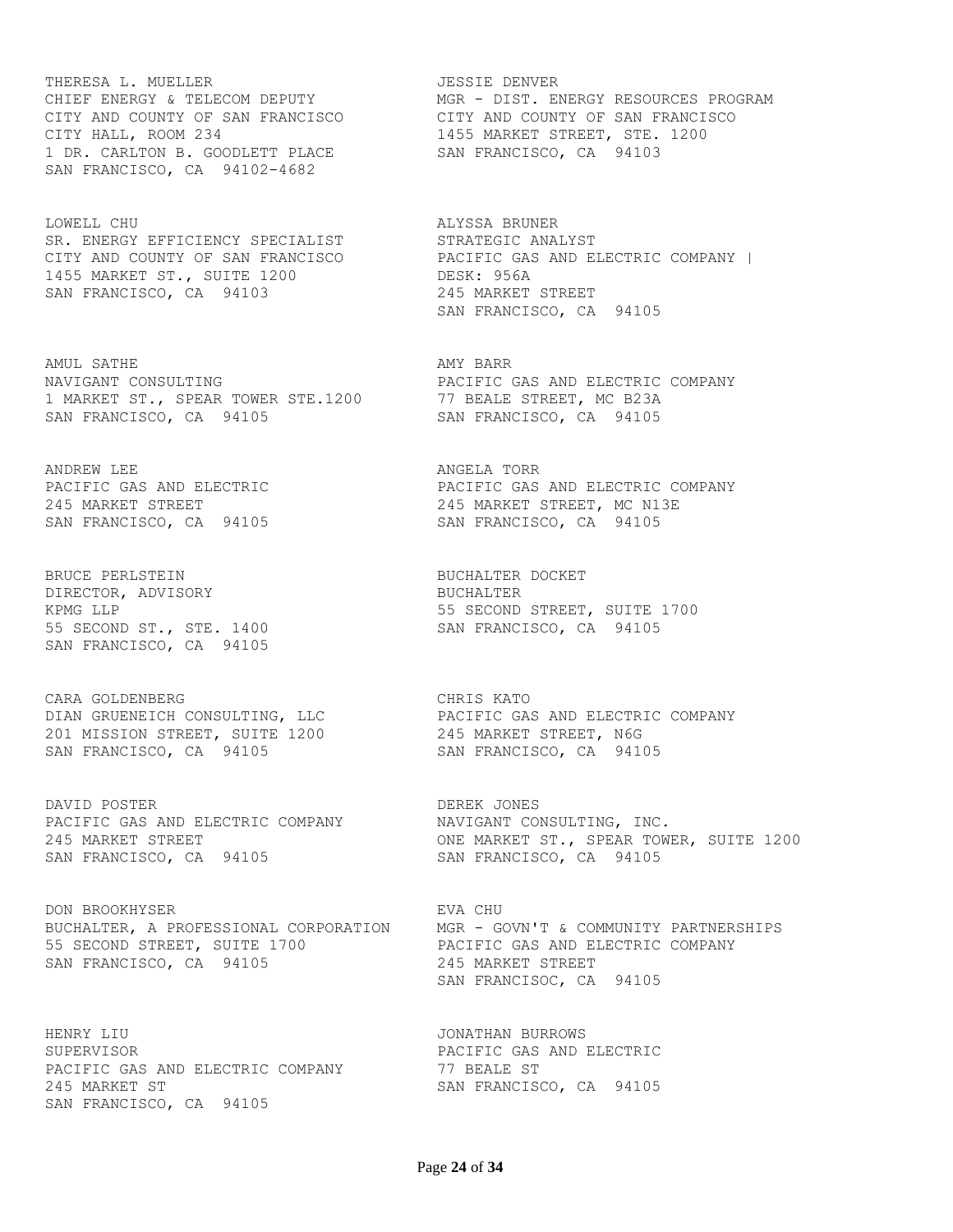JULIA LIBERZON KAREN KRISTIANSSON CASE MGR. **PROGRAM MANAGER** PACIFIC GAS AND ELECTRIC COMPANY BAY AREA REGIONAL ENERGY NETWORK 77 BEALE STREET, B9A 375 BEALE STREET, SUITE 800 SAN FRANCISCO, CA 94105 SAN FRANCISCO, CA 94105

KATI PECH MANANYA CHANSANCHAI SR. STRATEGIC ANALYST **EXECUTE:** PACIFIC GAS AND ELECTRIC COMPANY PACIFIC GAS AND ELECTRIC COMPANY 245 MARKET ST EMAIL ONLY **SAN FRANCISCO, CA** 94105 EMAIL ONLY, CA 94105

MARY A. GANDESBERY, ESQ. MARY ANDERSON ATTORNEY PACIFIC GAS & ELECTRIC COMPANY PACIFIC GAS AND ELECTRIC COMPANY 245 MARKET STREET, N4Q 77 BEALE STREET, MS-B30A / PO BOX 7442 SAN FRANCISCO, CA 94105 SAN FRANCISCO, CA 94105 FOR: PACIFIC GAS & ELECTRIC COMPNANY

MAYA BIERY **MELODY** AGUSTIN CASE MANAGER, EXPERT **EXPERT EXAMPLE SERVICES** PACIFIC GAS AND ELECTRIC COMPANY PACIFIC GAS AND ELECTRIC COMPANY 245 MARKET STREET 77 BEALE STREET MC B23A SAN FRANCISCO, CA 94105 SAN FRANCISCO, CA 94105

MICHAEL ALCANTAR **MICHAEL CADE** ATTORNEY AT LAW **ANALYST** BUCHALTER, A PROFESSIONAL CORPORATION BUCHALTER, A PROFESSIONAL CORPORATION 55 SECOND STREET, SUITE 1700 55 SECOND STREET, SUITE 1700 SAN FRANCISCO, CA 94105 SAN FRANCISCO, CA 94105

MUSHTAQ AHMAD **PATTI LANDRY** NEXANT, INC. THE REGULATORY ANALYST

RACHEL SACKMAN **RACHEL SACKMAN** PACIFIC GAS & ELECTRIC COMPANY **245 MARKET STREET** 245 MARKET STREET, NQ4 SAN FRANCISCO, CA 94105 SAN FRANCISCO, CA 94105

SAVANNAH ELLIS SAVI ELLIS PACIFIC GAS AND ELECTRIC COMPANY 77 BEALE STREET 245 MARKET STREET SAN FRANCISCO, CA 94105 SAN FRANCISCO, CA 94105

TERRY FRY **EXECUTE IN THE SERVIT EXECUTE A** UJAVLLA GUPTA NEXANT INC 2008 2009 12:00 12:00 12:00 12:00 12:00 12:00 12:00 12:00 12:00 12:00 12:00 12:00 12:00 12:00 12:00

101 SECOND STREET **PACIFIC GAS AND ELECTRIC COMPANY** SAN FRANCISCO, CA 94105 77 BEALE STREET, B23A SAN FRANCISCO, CA 94105

STRATEGIC ANALYST **EXECUTE:** PACIFIC GAS AND ELECTRIC COMPANY

ASSOC. BUSINESS ANALYST **EXECUTE COMPANY** PACIFIC GAS AND ELECTRIC COMPANY

VP, ENERGY MANAGEMENT **EXECUTE:** PACIFIC GAS AND ELECTRIC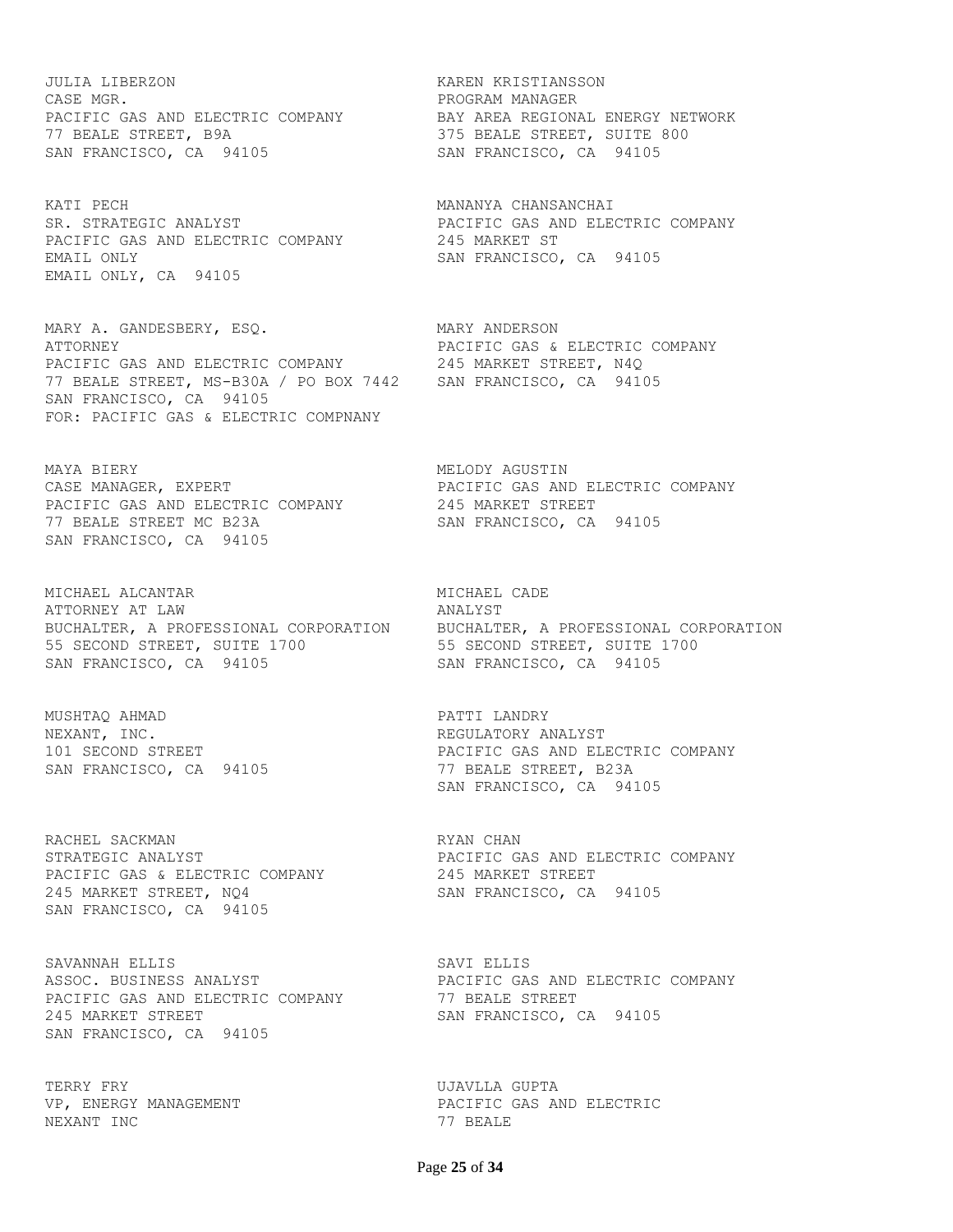101 2ND STREET, 10TH FLOOR SAN FRANCISCO, CA 94105 SAN FRANCISCO, CA 94105

BUCHALTER, A PROFESSIONAL CORPORATION LILLIAN RAFII 55 SECOND STREET, SUITE 1700 ATTORNEY SAN FRANCISCO, CA 94105 BUCHALTER, A PROFESSIONAL CORPORATION

CHARLIE BUCK **FRANCESCA** WAHL ORACLE / OPOWER TESLA, INC. WEST DIVISION 444 DE HARO ST., STE. 101 680 FOLSOM STREET, 3RD FLOOR SAN FRANCISCO, CA 94107 SAN FRANCISCO, CA 94107

MEGHAN DEWEY SAMUEL GOLDING PROSPER CLEAN ENERGY **Example 20 FRESIDENT** SAN FRANCISCO, CA 94109 58 MIRABEL AVENUE

DAVID SIDDIQUI **ANGLE II DAVID SIDDIQUI JILL N. JAFFE** ORACLE / OPOWER NOSSAMAN LLP

KAREN MAOZ, P.E. MATTHEW SMIZER ASSOCIATE DIR. TRC NAVIGANT CONSULTING 255 CALIFORNIA STREET, SUITE 400 101 CALIFORNIA STREET, STE. 4100 SAN FRANCISCO, CA 94111 SAN FRANCISCO, CA 94111

TIMOTHY ALAN SIMON MARTIN MATTES ATTORNEY NOSSAMAN LLP SAN FRANCISCO, CA 94111

IRENE K. MOOSEN GYPSY ACHONG ATTORNEY AT LAW 2050 PARTNERS, INC. LAW OFFICE OF IRENE K. MOOSEN 489 DOUGLAS 53 SANTA YNEZ AVENUE **SAN FRANCISCO, CA** 94114 SAN FRANCISCO, CA 94112

SAN FRANCISCO, CA 94117

MEGAN M. MYERS SARA STECK MYERS

 55 SECOND STREET, STE. 1700 SAN FRANCISCO, CA 94105-3493

MGR, MARKET DEV. & REGULATORY AFFAIRS DEPUTY DIR - POLICY & ELECTRICITY MKTS

775 POST STREET COMMUNITY CHOICE PARTNERS, INC. SAN FRANCISCO, CA 94110

475 SANSOME ST 15TH FLOOR 50 CALIFORNIA STREET, 34TH FLOOR SAN FRANCISCO, CA 94111 SAN FRNACISCO, CA 94111

TAS STRATEGIES 60 CALIFORNIA STREET, STE. 3400 100 PINE STREET, SUITE 1250 SAN FRANCISCO, CA 94111-4799

ALEJANDRA M. CUNNINGHAM CALIFORNIA ENERGY MARKETS TRANSCENDENT ENERGY, LLC 425 DIVISADERO ST STE 303 2298 FULTON STREET SAN FRANCISCO, CA 94117-2242

ATTORNEY ATTORNEY AT LAW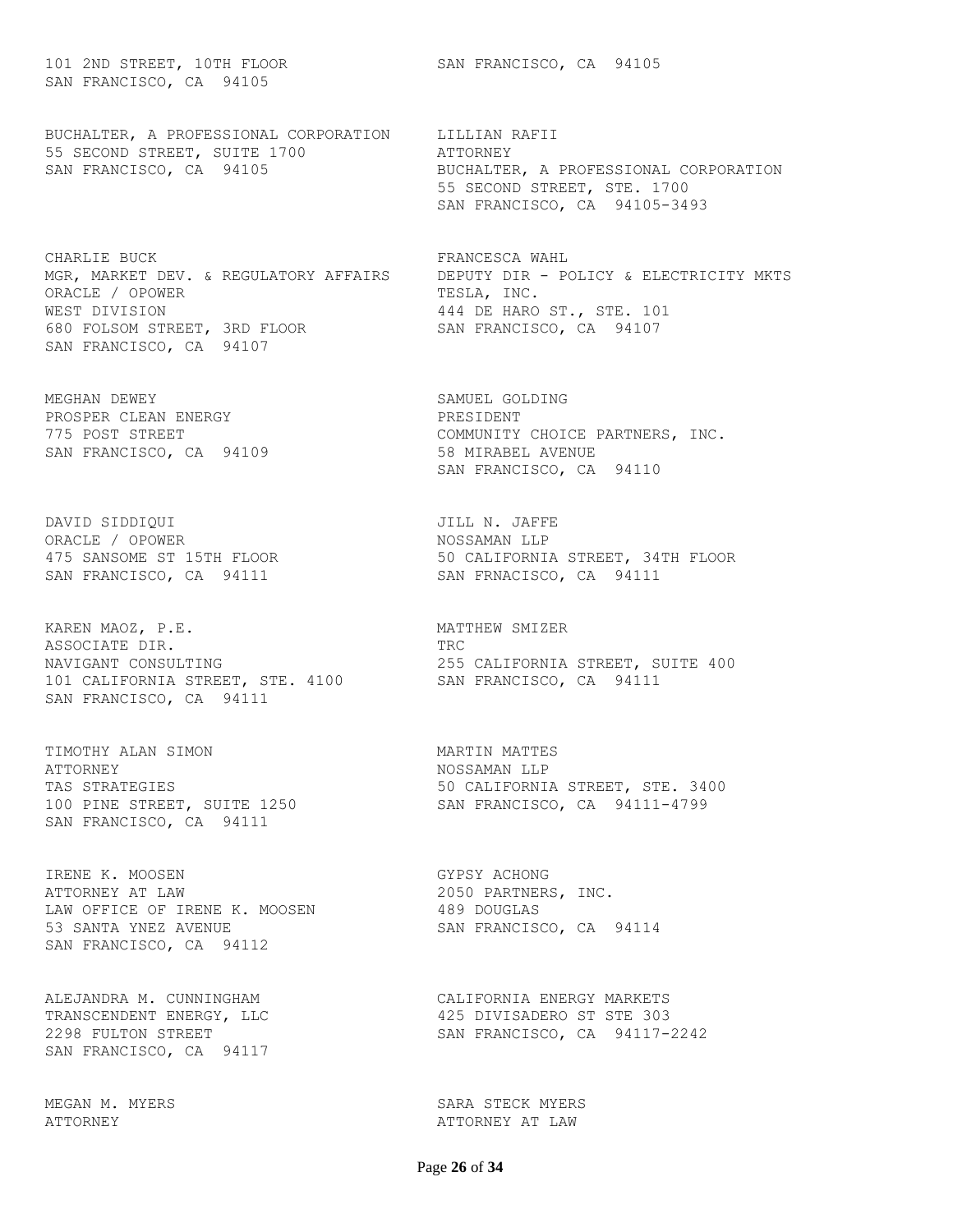LAW OFFICES OF SARA STECK MYERS LAW OFFICES OF SARA STECK MYERS 122 - 28TH AVENUE 122 28TH AVENUE SAN FRANCISCO, CA 94121 SAN FRANCISCO, CA 94121

ELIZABETH M. KELLY MICHELLE VAN TIJEN LAW OFFICE OF ELIZABETH KELLY 245 MARKET STREET PO BOX 225037 SAN FRANCISCO, CA 94177 SAN FRANCISCO, CA 94122

RICK COUNIHAN DIAN GRUENEICH NEST LABS, INC. STANFORD UNIVERSITY

SR. DIR. SYNERGY COMPANIES SIEMENS USA 28436 SATELLITE STREET 4000 E. THIRD AVENUE **HAYWARD, CA** 94545 FOSTER CITY, CA 94404

ANDREW MEIMAN, PE JAMES MCMAHON PRINCIPAL **FOUNDING DIRECTOR** 

DAVID DIAS FLOYD KENEIPP BUSINESS REP. THERRA RESOURCE CONSULTANTS, INC. SHEET METAL WORKERS LOCAL 104 1200 MT. DIABLO BLVD., STE. 208 2610 CROW CANYON ROAD WALNUT CREEK, CA 94596 SAN RAMON, CA 94583 FOR: JOINT COMMITTEE ON ENERGY AND ENVIRONMENTAL POLICY (JCEEP)

JENNIFER SCHOULLIS CHRIS ANN DICKERSON MGR - BUSINESS DEVELOPMENT CAD CONSULTING APPLIED ENERGY GROUP, INC. 720B CANYON OAKS DR. 500 YGNACIO VALLEY ROAD, STE 250 OAKLAND, CA 94605 WALNUT CREEK, CA 94596

ALLAN ROBLES ERIN MALCOLM-BRANDT 304 12TH STREET, SUITE 3C

FRONTIER ENERGY **Example 10** LACEY TAN FRONTIER ENERGY **FRONTIER** ENERGY 1000 BROADWAY, SUITE 410 100 BRADWAY, SUITE 410 OAKLAND, CA 94607 OAKLAND, CA 94607

FOR: ENERNOC, INC.

ATTORNEY PACIFIC GAS AND ELECTRIC COMPANY

3400 HILLVIEW AVENUE 473 VIA ORTEGA, ROOM 387 PALO ALTO, CA 94304 STANFORD, CA 94305

BONNIE DATTA STEVEN R. SHALLENBERGER

ARC ALTERNATIVES BETTER CLIMATE RESEARCH/POL. ANALYSIS 144 DONALD DRIVE 138 BROOKFIELD DR. MORAGA, CA 94556 MORAGA, CA 94556-1747

LUCID<br>
304 12TH STREET, SUITE 3C<br>
CENTER FOR SUSTAINABLE ENERGY OAKLAND, CA 94607 1111 BROADWAY, 4TH FLOOR, ROOM 04-183 OAKLAND, CA 94607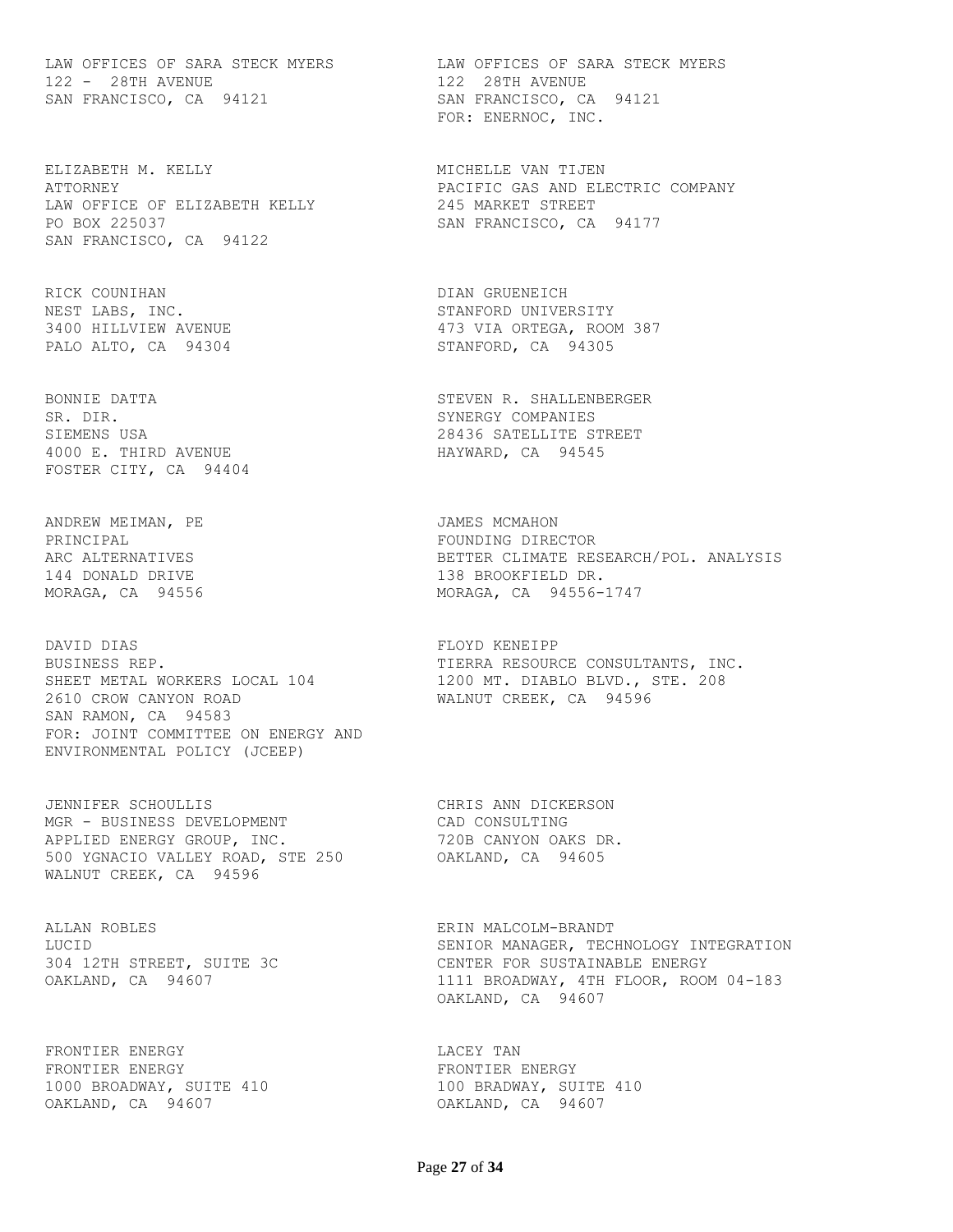SAMANTHA WEAVER SAMANTHA SERJ BERELSON PRINCIPAL REGULATORY ANALYST POLICY DIRECTOR 1111 BROADWAY, 3RD FL. 1111 BROADWAY, SUITE 300 OAKLAND, CA 94607 OAKLAND, CA 94607

MARY SUTTER ANA BOYD GROUNDED RESEARCH AND CONSULTING, LLC LEGAL ASSISTANT 6114 LA SALLE AVENUE, STE 183 SIERRA CLUB OAKLAND, CA 94611 2010 WEBSTER ST., SUITE 1300

BRYAN BOYCE, PE SAN BARAGE CARMEN HENRIKSON ENERGY SOLUTIONS TRC SOLUTIONS OAKLAND, CA 94612 OAKLAND, CA 94612

HANNAH ARNOLD JENNIFER E. CANSECO OPINION DYNAMICS **EXAMPLE SECTION, A SECTION, A SECTION**, MARKET WEST 1999 HARRISON ST., STE. 1420 DNV GL OAKLAND, CA 94612 155 GRAND AVE., STE.500

OLIVIA PATTERSON RACHEL GOLDEN OPINION DYNAMICS SR. CAMPAIGN REP. 1999 HARRISON ST., STE. 1420<br>04KLAND CA 94612 1999 HARRISON ST., STE. 1420<br>
OAKLAND, CA 94612<br>
2101 WEBSTER, STE. 1300

SEPIDEH SHAHINFARD **TAMI BUHR** THE CADMUS GROUP, INC. THE CADMUS GROUP, INC. OAKLAND, CA 94612 OAKLAND, CA 94612

OAKLAND, CA 94612

DANIEL GENTER **SERVICE SERVICES** OF STATE OF STATE OF STATE STATE OF STATE OF STATE OF STATE OF STATE OF STATE O

EAST BAY COMMUNITY ENERGY CA EFFICIENCY + DEMAND MANAGMENT COUNCIL FOR: CALIFORNIA EFFICIENCY + DEMAND MANAGEMENT COUNCIL

OAKLAND, CA 94612

SR ENGINEER **ASSOCIATE V.P., STRATEGY** 449 15TH ST SUITE 400 436 14TH STREET, SUITE 1020

OAKLAND, CA 94612

OAKLAND, CA 94612

1901 HARRISON ST., NO. 1100 1999 HARRISON ST., STE. 1420

TED POPE TED POPE ALSO MICHELLE VIGEN RALSTON VICE PRESIDENT **COMMON SPARK CONSULTING** ENERGY SOLUTION 1929 PARKER ST APT A BERKELEY, CA 94704

STEVE KROMER **ANDREW G. CAMPBELL** SKEE EXEC. DIR., ENERGY INSTITUTE AT HAAS 1911 9TH STREET B UNIVERSITY OF CALIFORNIA, BERKELEY BERKELEY, CA 94710 UNIVERSITY OF CALIFORNIA, BERKELEY 324 GIANNINI HALL BERKELEY, CA 94720

CUSTOMER PROGRAMS SPECIALIST PROCTOR ENGINEERING GROUP, LTD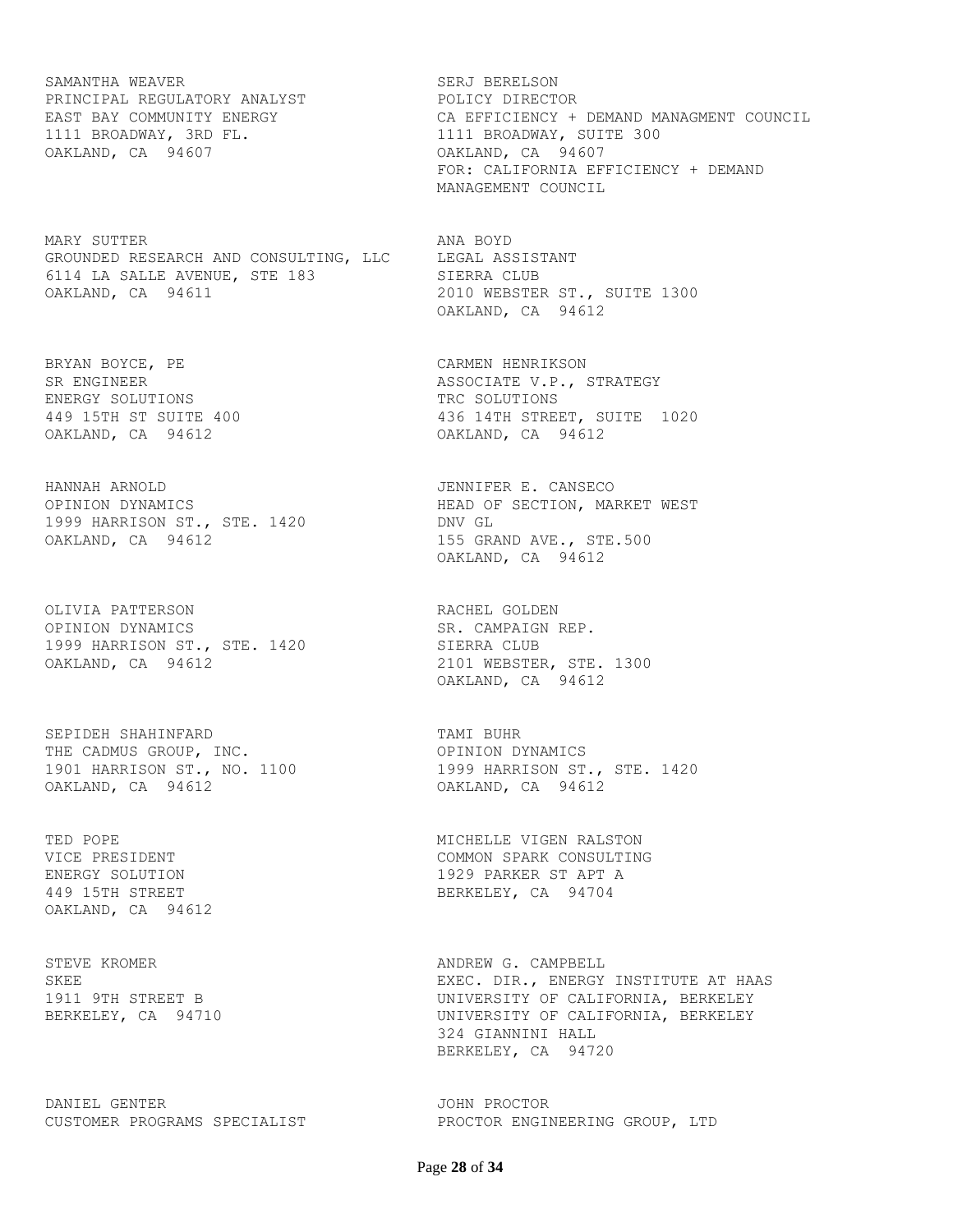MARINE CLEAN ENERGY 418 MISSION AVENUE 1125 TAMALPAIS AVE. SAN RAFAEL, CA 94901 SAN RAFAEL, CA 94901

NATHANIEL MALCOLM SHALINI SWAROOP MARIN CLEAN ENERGY **MARIN CLEAN ENERGY** 1125 TAMALPAIS AVENUE 1125 TAMALPAIS AVENUE SAN RAFAEL, CA 94901 SAN RAFAEL, CA 94901

ELSIA GALAWISH HANK RYAN EXE DIRECTOR **EXECUTIVE DIR.** WESTERN HVAC PERFORMANCE ALLIANCE, INC. SMALL BUSINESS CALIFORNIA (SB CALIF.) 524 SAN ANSELMO AVENUE, STE. 109 750 - 47TH AVE., NO. 56 SAN ANSELMO, CA 94960 CAPITOLA, CA 95010 FOR: WESTERN HVAC PERFORMANCE ALLIANCE, INC. (WHPA)

JENNIFER HOLMES DEMETRA J. MCBRIDE PO BOX 4235 SANTA CLARA COUNTY<br>
SANTA CRUZ, CA 95063 70 W. HEDDING ST.,

NATALIE DE LEON DAVID REYNOLDS COUNTY OF SANTA CLARA **ERS** SAN JOSE, CA 95110 SAN JOSE, CA 95112

JUSTIN P. LEVEQUE **JANET FERRARI** CITY OF SAN JOSE-ENVIRONMENTAL SVCS DEPT COMMERCIAL TEAM MANAGER 200 EAST SANTA CLARA STREET, 10TH FL. CONSOL SAN JOSE, CA 95113 6757 PACIFIC AVENUE, SUITE 220

LAUREN CASEY STEVEN S. SHUPE CLIMATE PROTECTION ROGRAM MANAGER GENERAL COUNSEL SCTA/RCPA SONOMA CLEAN POWER AUTHORITY 490 MENDOCINO AVE., STE. 206 50 SANTA ROSA AVE., 5TH FL. SANTA ROSA, CA 95401 SANTA ROSA, CA 95404

ANNE ARQUIT NIEDERBERGER PATRICIA TERRY POLICY SOLUTIONS PROJECT MANAGER HEALDSBURG, CA 95448 633 THIRD ST

SMITA GUPTA **DELPHINE HOU** ITRON, INC.  $250$  OUTCROPPING WAY 330 MADSON PLACE FOLSOM, CA 95630

POLICY COUNSEL **Example 20** REGULATORY & LEGISLATIVE COUNSEL

INDEPENDENT CONSULTANT DIR. - OFF. OF SUST. & CLIMATE ACTION 70 W. HEDDING ST., E. WING, 11TH FLR. SAN JOSE, CA 95110 FOR: LOCAL GOVERNMENT SUSTAINABLE ENERGY COALITION

70 W. HEDDING 152 N. 3RD STREET, SUITE 520

STOCKTON, CA 95207

218 FOSS CREEK CIRCLE THE REDWOOD COAST ENERGY AUTHORITY EUREKA, CA 95501

CA. INDEPENDENT SYSTEMS OPERATOR CORP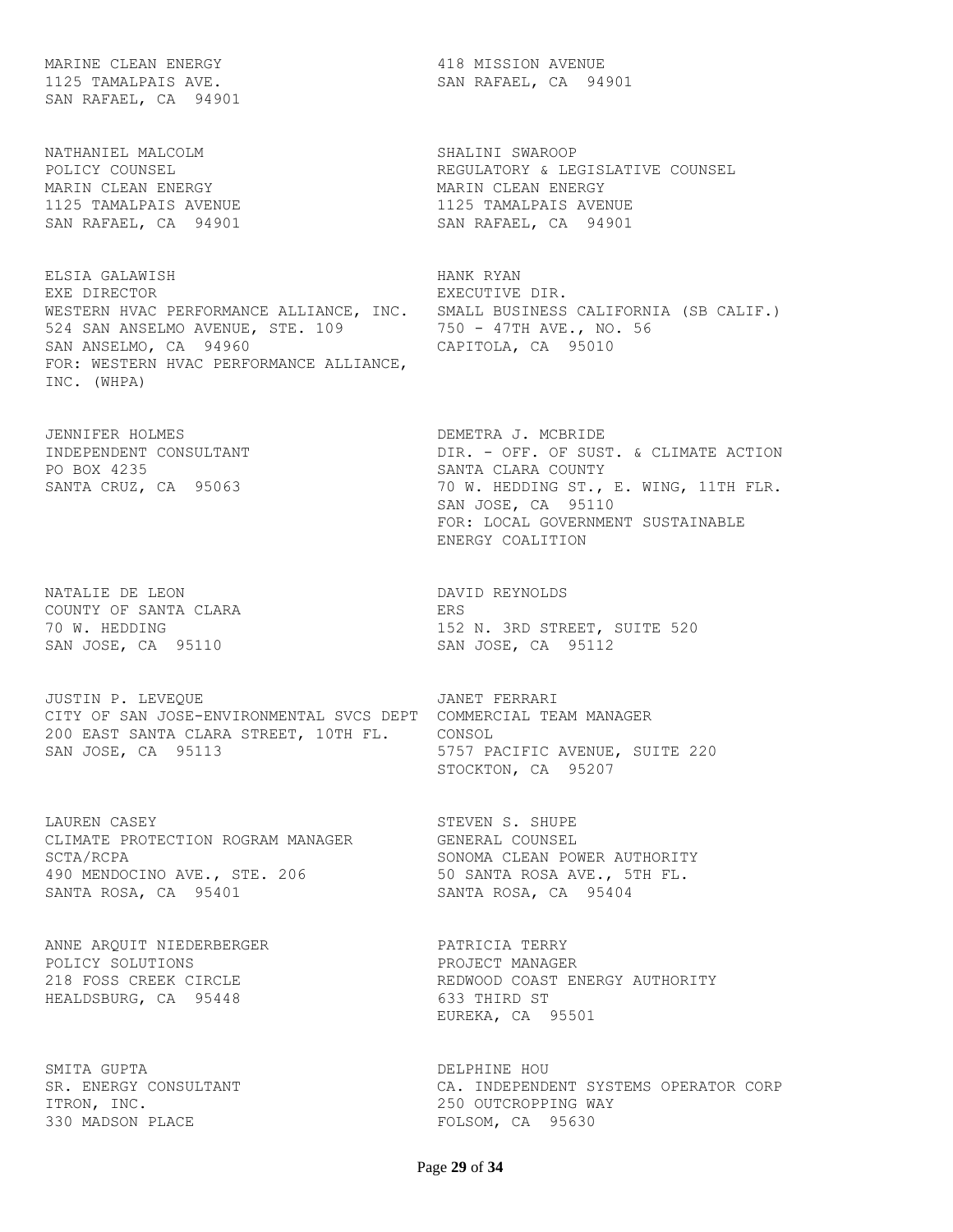JORDAN PINJUV KIM PEREZ SR. COUNSEL CALIFORNIA ISO CALIFORNIA INDEPENDENT SYSTEM OPERATOR 250 OUTCROPPING WAY 250 OUTCROPPING WAY **EXECUTE:** FOLSOM, CA 95630 FOLSOM, CA 95630

DAVID GIBBS ERIC KNOPS CAEATFA CALIFORNIA ENERGY COMMISSION 801 CAPITOL MALL 2018 1516 9TH STREET SACRAMENTO, CA 95814 SACRAMENTO, CA 95814 FOR: CALIFORNIA ALTERNATIVE ENERGY AND ADVANCED TRANSPORTATION FINANCING AURTHORITY (CAEATFA)

SACRAMENTO, CA 95814 DEMAND ANALYSIS OFFICE

PENG GONG **ROBERT CASTANEDA** CALIF PUBLIC UTILITIES COMMISSION PROTEUS, INC. ENERGY EFFICIENCY BRANCH 1830 N. DINUBA BLVD. 400 R Street VISALIA, CA 95814 Sacramento, CA 95814 FOR: PROTEUS, INC.

SCOTT BLAISING SCOTT KJORLIEN ATTORNEY CALIF PUBLIC UTILITIES COMMISSION BRAUN BLAISING MCLAUGHLIN & SMITH, P.C. ENERGY EFFICIENCY BRANCH 915 L STREET, STE. 1480 300 Capitol Mall SACRAMENTO, CA 95814 Sacramento, CA 95814

STEVE SANDERS SUSAN MILLS PROGRAM DIRECTOR CAEATFA INSTITUTE FOR LOCAL GOVERNMENT 801 CAPITOL MALL 1400 K STREET, SUITE 205 SACRAMENTO, CA 95814

TONY BRUNELLO TOVAH TRIMMING GREEN TECHNOLOGY LEADERSHIP GROUP CALIF PUBLIC UTILITIES COMMISSION 980 9TH STREET, SUITE 2000 LEGAL DIVISION SACRAMENTO, CA 95814 300 Capitol Mall FOR: MISSION: DATA Sacramento, CA 95814

BRIAN SAMUELSON LYNN HAUG SENIOR ANALYST **ATTORNEY** 

JOSEPH OLDHAM NICHOLAS JANUSCH, PH.D. LOCAL GOVERNMENT COMMISSION ENERGY COMMISSION SPECIALIST 1303 J STREET, STE. 250 CALIFORNIA ENERGY COMMISSION 1516 NINTH STREET, MS-22 SACRAMENTO, CA 95814

SACRAMENTO, CA 95814 **FOR: CALIFORNIA ALTERNATIVE ENERGY AND**  ADVANCED TRANSPORTATION FINANCING AUTHORITY (CAEATFA)

CALIFORNIA ENERGY COMMISSION ELLISON SCHNEIDER HARRIS & DONLAN LLP 1516 NINTH STREET, MS-26 2600 CAPITOL AVENUE, SUITE 400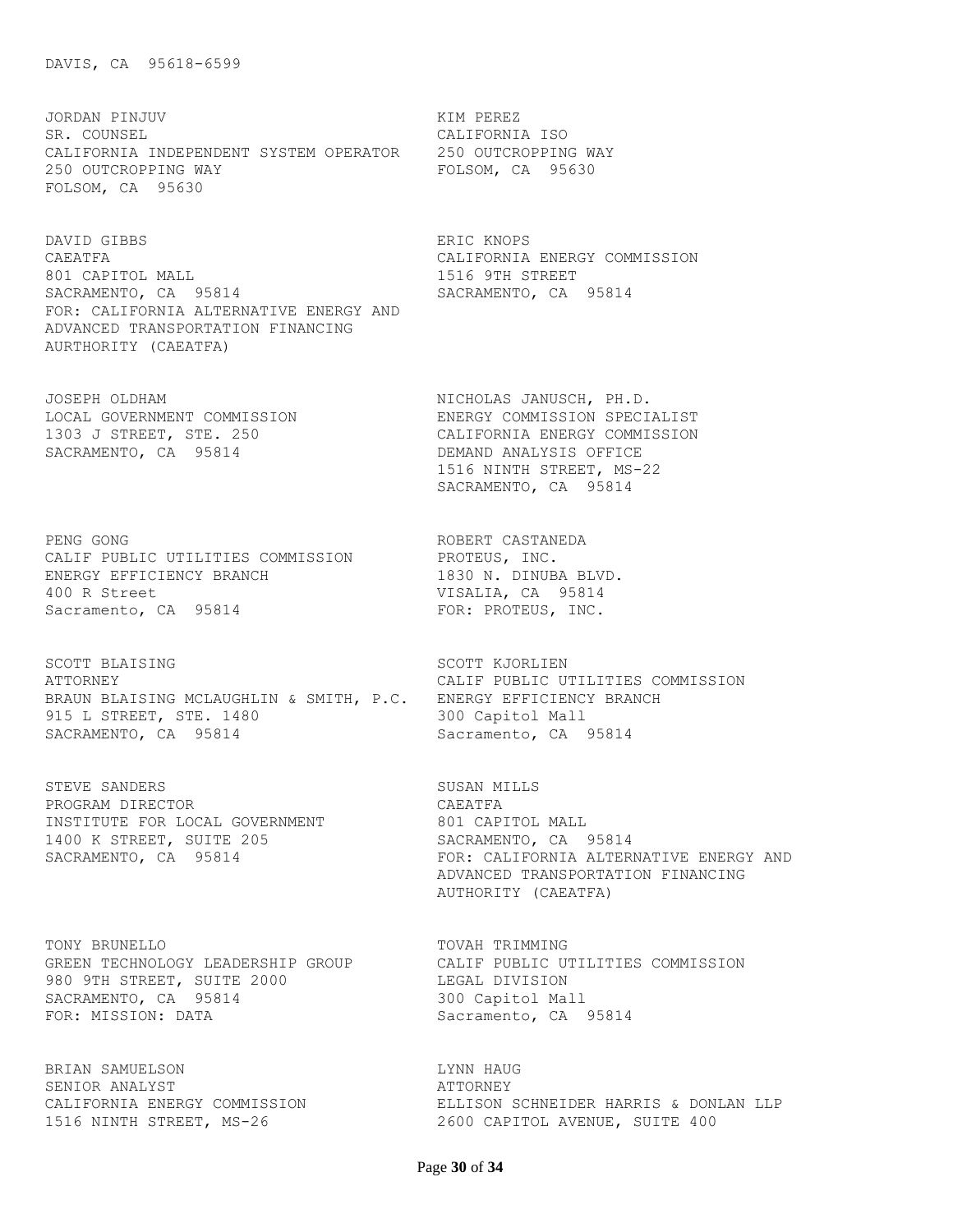RONALD LIEBERT **ROB** NEENAN ATTORNEY AT LAW CALIFORNIA LEAGUE OF FOOD PROCESSORS ELLISON SCHNEIDER HARRIS & DONLAN LLP 1755 CREEKSIDE OAKS DRIVE, SUITE 250 2600 CAPITOL AVENUE, STE. 400 SACRAMENTO, CA 95833 SACRAMENTO, CA 95816

GENESIS TANG **ANN L. TROWBRIDGE** CALIF PUBLIC UTILITIES COMMISSION ATTORNEY ENERGY EFFICIENCY BRANCH DAY CARTER & MURPHY LLP Sacramento, CA 95834 SACRAMENTO, CA 95864

BRAD SIMCOX 36 SOME SERIES ON SALES AND STREGORY DIRECTOR ENERGYSAVVY NEXANT 205 SE SPOKANE ST., STE. 300 49 STEVENSON STREET, SUITE 700 PORTLAND, OR 97202 SAN FRANCISCO, CA 95973

DULANE MORAN DON JONES, JR.<br>PRINCIPAL EVALUATION LEAD PACIFICORP PRINCIPAL EVALUATION LEAD PACIFICORP NORTHWEST ENERGY EFFICIENCY ALLIANCE 825 NE MULTNOMAH, STE. 1500 421 WE SIXTH AVE., STE 600 PORTLAND, OR 97232 PORTLAND, OR 97204 FOR: NEEA

ELI MORRIS JOHN W. GOULD PACIFICORP CAL-UCONS, INC. 825 NE MULTNOMAH, STE. 2000 5737 SW 18TH AVE. 825 NE MULTNOMAH, STE. 2000<br>
PORTLAND, OR 97232<br>
PORTLAND, OR 97232<br>
PORTLAND, OR 97239

BING TSO STATES AND THE RESOLT AND RESOLT SBW CONSULTING, INC. SBW CONSULTING, INC. BELLEVUE, WA 98004 **BELLEVUE, WA 98004** 

MICHAEL BAKER MICHAEL RICHARDSON SBW CONSULTING, INC. THE SERVICE OF TRANFORMATIVE WAVES 2820 NORTHUP WAY, SUITE 230 1012 CENTRAL AVE. SOUTH BELLEVUE, WA 98004 KENT, WA 98032

JENNIFER HOLMES SHARYN BARATA ENERGY MARKET INNOVATIONS (EMI) OPINION DYNAMICS CORPORATION 83 COLUMBIA ST., STE/ 400 15122 S HORTON ROAD SEATTLE, WA 98104 ROCKFORD, WA 99030-0000

CHRIS CARRADINE CHRIS CARRADINE MGR - REGULATORY AFFAIRS MGR - REGULATORY AFFAIRS ECOBEE, INC. THE SECOBEE, INC. ECOBEE, INC.<br>250 UNIVERSITY AVE. SUITE 400 250 UNIVERSITY AVE. SUITE 400

180 Promenade Circle, Suite 115 3620 AMERICAN RIVER DRIVE, SUITE 205

2820 NORTHUP WAY, STE. 230 2820 NORTHUP WAY, STE. 230

VICE PRESIDENT VP - GLOBAL PROGRAM OPERATIONS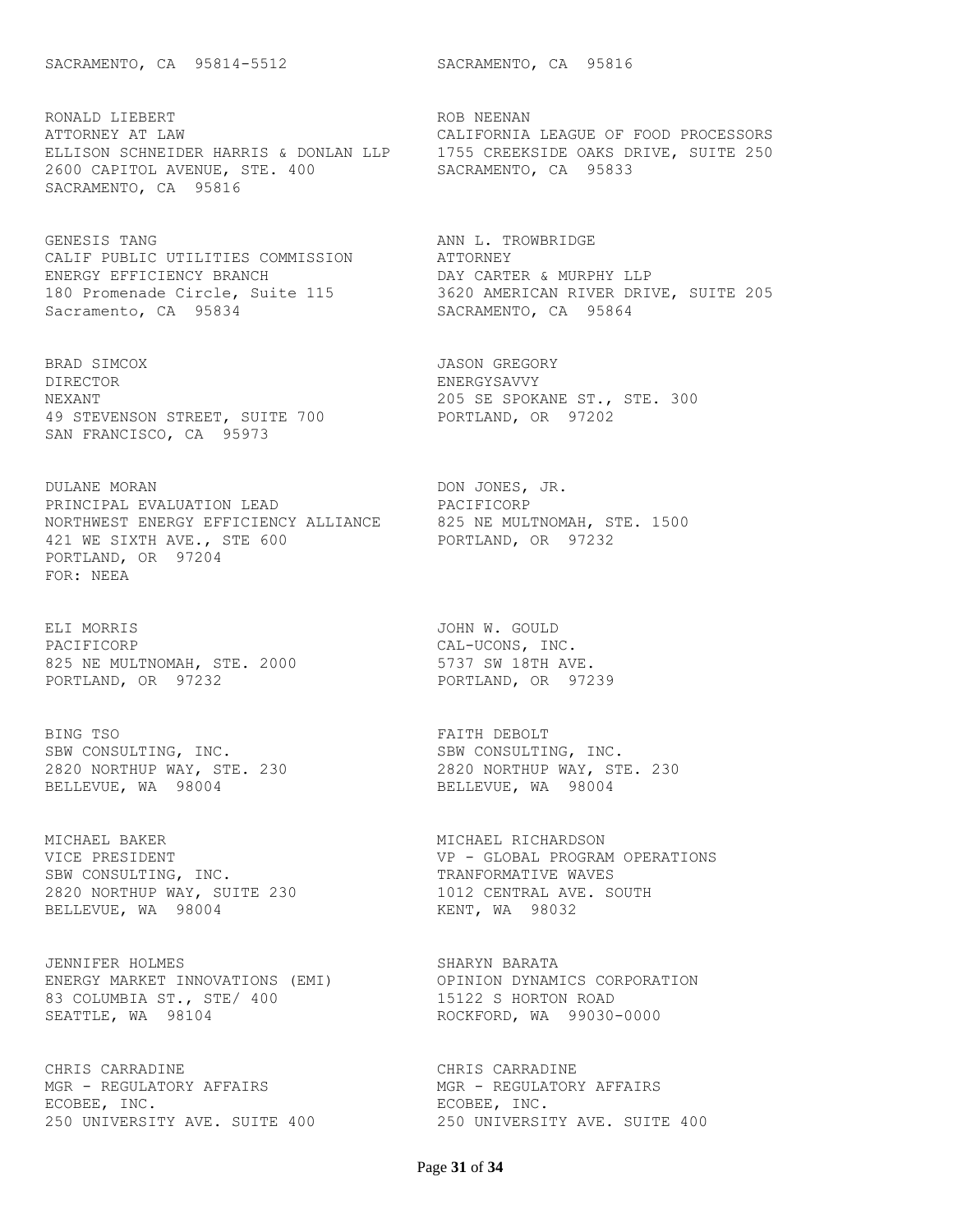TORONTO, ON M5H 3E5 TORONTO, ON M5H 3E5 CANADA

## **State Service**

EMAIL ONLY, CA 00000 EMAIL ONLY

CALIFORNIA ENERGY COMMISSION CPUC - ENERGY EMAIL ONLY EMAIL ONLY EMAIL ONLY, CA 00000 EMAIL ONLY, CA 00000

ENERGY DIVISION CPUC - ENERGY CPUC EMAIL ONLY EMAIL ONLY EMAIL ONLY, CA 00000 EMAIL ONLY, CA 00000

JEREMY BATTIS JULIE FITCH CPUC - ENERGY ALJ DIVISION EMAIL ONLY, CA 00000 EMAIL ONLY

KAYODE KAJOPAIYE LISA PAULO CALIFORNIA PUBLIC UTILITIES COMMISSION CPUC - ENERGY EMAIL ONLY EMAIL ONLY EMAIL ONLY, CA 00000 EMAIL ONLY, CA 00000

MARTHA BROOK MONA DEE DZVOVA CALIFORNIA ENERGY COMMISSION CPUC - ENERGY EMAIL ONLY EMAIL ONLY EMAIL ONLY, CA 00000 EMAIL ONLY, CA 00000

PATRICK SAXTON **PAULA GRUENDLING** ADVISOR TO COMM. ANDREW MCALLISTER CPUC - ENERGY CALIFORNIA ENERGY COMMISSION EMAIL ONLY EMIAL ONLY **EMAIL ONLY, CA** 00000 EMAIL ONLY, CA 00000

PETER FRANZESE PETER LAI CPUC - ENERGY CPUC - ENERGY EMAIL ONLY EMAIL ONL Y

PETER SKALA RORY COX CPUC - ENERGY CPUC

AVA N. TRAN CHRISTOPHER MYERS CPUC - ENERGY CALIFORNIA PUBLIC UTILITIES COMMISSION EMAIL ONLY OFFICE OF RATEPAYER ADVOCATES EMAIL ONLY, CA 00000

DAVID ISMAILYAN **FRANK ALAN REYNOLDS** 

JENNIFER KALAFUT **JEORGE S. TAGNIPES** 

EMAIL ONLY CALIFORNIA PUBLIC UTILITIES COMMISSION EMAIL ONLY, CA 00000

EMAIL ONLY, CA 00000 EMAIL ONLY, CA 00000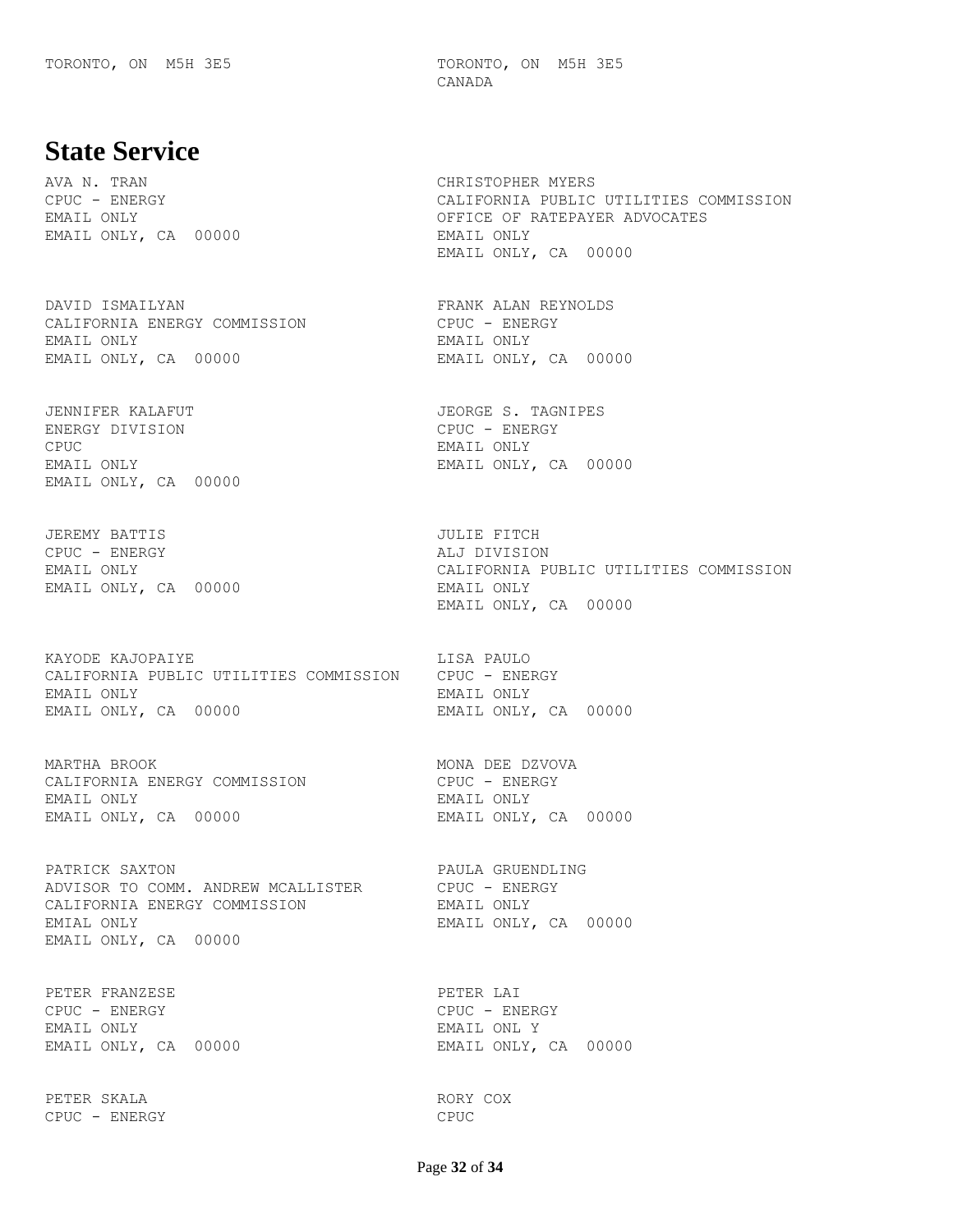EMAIL ONLY EMAIL ON LY

TORY FRANCISCO **BRYAN PENA** ENERGY CALIF PUBLIC UTILITIES COMMISSION CALIFORNIA PUBLIC UTILITIES COMMISSION ELECTRIC SAFETY AND RELIABILITY BRANCH EMAIL ONLY 320 West 4th Street Suite 500 EMAIL ONLY, CA 00000 Los Angeles, CA 90013

ALEXANDER MERIGAN ALISON LABONTE CALIF PUBLIC UTILITIES COMMISSION CALIF PUBLIC UTILITIES COMMISSION ENERGY EFFICIENCY BRANCH ENERGY DIVISION AREA AREA 505 VAN NESS AVENUE 505 VAN NESS AVENUE SAN FRANCISCO, CA 94102-3214 SAN FRANCISCO, CA 94102-3214

AMY REARDON **HAL KANE** ENERGY EFFICIENCY BRANCH ENERGY EFFICIENCY BRANCH AREA 4-A ROOM 7515 505 VAN NESS AVENUE 505 VAN NESS AVENUE SAN FRANCISCO, CA 94102-3214 SAN FRANCISCO, CA 94102-3214

HENRY BURTON MARIA AMPARO WORSTER CALIF PUBLIC UTILITIES COMMISSION CALIF PUBLIC UTILITIES COMMISSION SAFETY BRANCH **CONSUMER PROGRAMS BRANCH** AREA AREA 505 VAN NESS AVENUE 505 VAN NESS AVENUE SAN FRANCISCO, CA 94102-3214 SAN FRANCISCO, CA 94102-3214

MARNA ANNING **MARYAM GHADESSI** CALIF PUBLIC UTILITIES COMMISSION CALIF PUBLIC UTILITIES COMMISSION AREA AREA 4-A 505 VAN NESS AVENUE<br>
SAN FRANCISCO, CA 94102-3214<br>
SAN FRANCISCO, CA 94102-3214 SAN FRANCISCO, CA 94102-3214 SAN FRANCISCO, CA 94102-3214

NILS STRINDBERG PETER BIERMAYER ENERGY EFFICIENCY BRANCH ENERGY EFFICIENCY BRANCH AREA 4-A AREA 505 VAN NESS AVENUE 505 VAN NESS AVENUE SAN FRANCISCO, CA 94102-3214 SAN FRANCISCO, CA 94102-3214

REESE ROGERS **ROBERT HANSEN** CALIF PUBLIC UTILITIES COMMISSION CALIF PUBLIC UTILITIES COMMISSION DEMAND RESPONSE, CUSTOMER GENERATION, AN ENERGY EFFICIENCY BRANCH AREA AREA 2-C 505 VAN NESS AVENUE 505 VAN NESS AVENUE SAN FRANCISCO, CA 94102-3214 SAN FRANCISCO, CA 94102-3214

SANDY GOLDBERG SARAH LERHAUPT CALIF PUBLIC UTILITIES COMMISSION CALIF PUBLIC UTILITIES COMMISSION

EMAIL ONLY, CA 00000 EMAIL ONLY, CA 00000

CALIF PUBLIC UTILITIES COMMISSION CALIF PUBLIC UTILITIES COMMISSION

UTILITY & PAYPHONE ENFORCEMENT BRANCH MARKET STRUCTURE, COSTS AND NATURAL GAS

CALIF PUBLIC UTILITIES COMMISSION CALIF PUBLIC UTILITIES COMMISSION